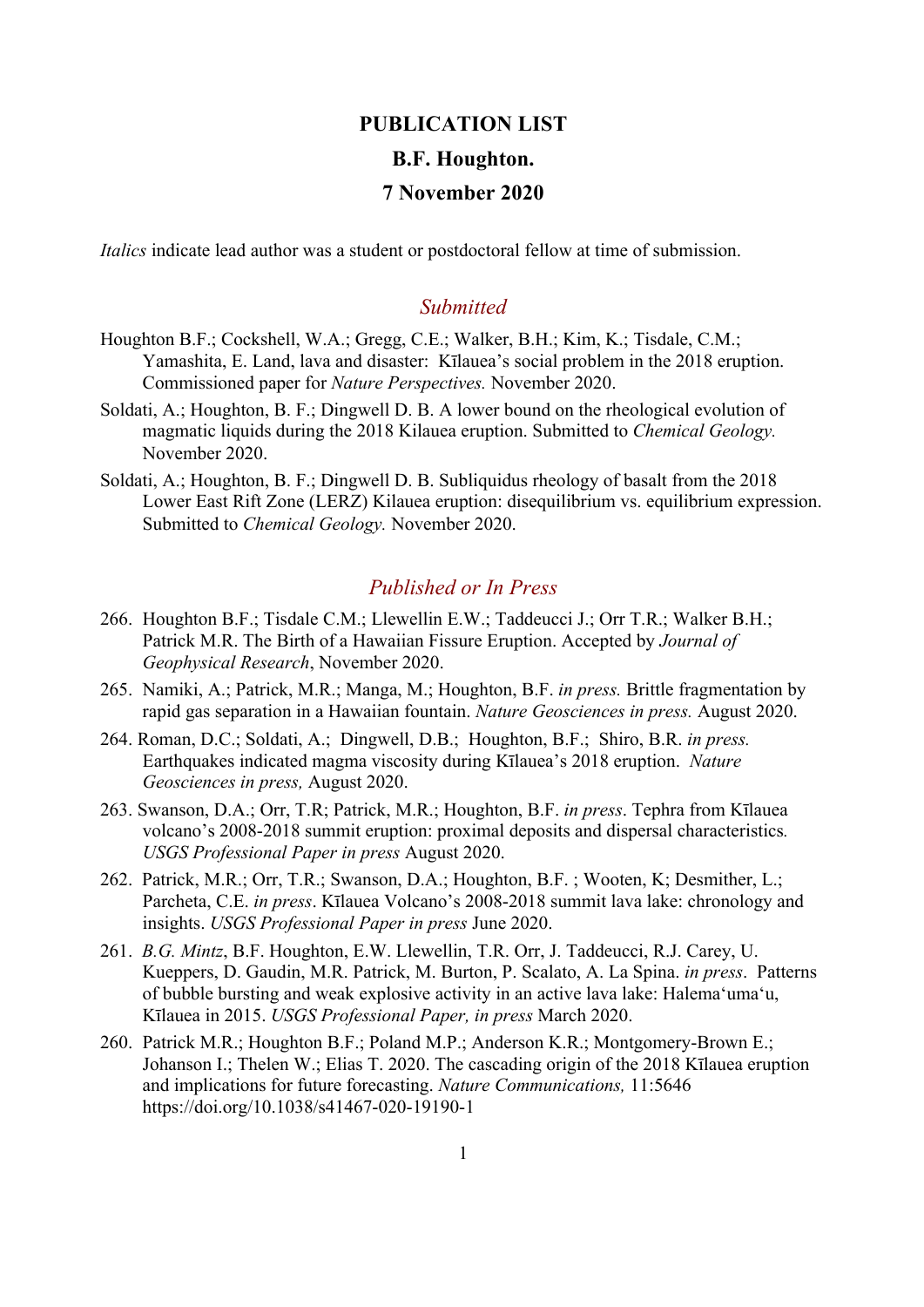- 259. Newcombe, M.E.; Plank, T.; Zhang, Y.; Holycross, M.; Barth A.; Lloyd, A.S.; Ferguson, D.; Houghton, B.F.; Hauri, E. 2020. Magma Pressure-Temperature-Time paths during mafic explosive eruptions. *Frontiers in Earth Science* 8:531911. doi: 10.3389/feart.2020.531911.
- 258. *Mitchell, S.J.;* Houghton, B.F.; Carey, R.J.; Manga, M.; Fauria, K.E.; Jones, M.R.; Soule, S.A.; Conway, C.E.; Wei, Z.; Giachetti, T. 2019. Submarine giant pumice: a window into the shallow conduit dynamics of a recent silicic eruption. *Bulletin of Volcanology*, 81: 1–42
- 257. *Moreland WM*, Thordarson T, Houghton BF, Larsen G. 2019. Driving mechanism of explosive activity during the 10th century Eldgjá fissure eruption, southern Iceland. Volcanica, 2: 129–150.
- 256. *Mueller, S.B.*; Houghton, B.F.; Swanson, D.A.; Poret, M.; Fagents, S.A.; 2019. Total grain size distribution of an intense Hawaiian fountaining event: case study of the 1959 Kīlauea Iki eruption. *Bulletin of Volcanology,* 81: 43
- 255. Biass, S.; Orr, T.R., Houghton, B.F.; Patrick, M.R.; James, M.R.; Turner, N.R. 2019. Insights into pāhoehoe lava emplacement using visible and thermal structure-from-motion photogrammetry. Journal of Geophysical Research: 124. https://doi.org/10.1029/2019JB017444
- 254. Neal CA, Brantley SR, Antolik L, Babb J, Burgess M, Calles K, Cappos M, Chang, J.C., Conway, S., Desmither, L., Dotray, P., Elias, T., Fukunaga, P., Fuke, S., Johanson, I.A., Kamibayashi, K., Kauahikaua, J., Lee, R.L., Pekalib, S., Miklius, A., Million, W., Moniz, C.J., Nadeau, P.A., Okubo, P., Parcheta, C., Patrick, M.R., Shiro, B,, Swanson, D.A., Tollett, W., Trusdell, F., Younger, E.F., Zoeller, M.H., Montgomery-Brown, E.K., Anderson, K.R., Poland, M.P., Ball, J., Bard, J., Coombs, M., Dietterich, H.R., Kern, C., Thelen, W.A., Cervelli, P.F., Orr, T., Houghton, B.F., Gansecki, C., Hazlett, R., Lundgren, P., Diefenbach, A.K., Lerner, A.H., Waite, G., Kelly, P., Clor, L., Werner, C., Mulliken, K., Fisher, G. 2018. The 2018 rift eruption and summit collapse of Kilauea Volcano. Science: 363, 367-374. 10.1126/science.aav7046.
- 253. Biass, S.; Bonadonna, C.; Houghton, B.F. 2019. A step-by-step evaluation of empirical methods to quantify eruption source parameters from tephra-fall deposits. *Journal of Applied Volcanology,* 8: 1. 10.1186/s13617-018-0081-1
- 252. Houghton, B.F.; Carey, R.J. 2019. Forum Comment: Physical constraints for effective magma-water interaction along volcanic conduits during silicic explosive eruptions. *Geology* 47: 5. https://doi.org/10.1130/G46033C.1
- 251. Cannata, C.B.; De Rosa, R.; Donato, P.; Donato, S.; Lanzafame, G.; Mancini, L.; Houghton, B. F. 2018. First 3D imaging characterization of Pele's hair from Kilauea volcano (Hawaii). *Nature Scientific Reports*, December 2018. 10.1038/s41598-018-37983-9
- 250. *Holt, S.J*.; Carey, R.J.; Houghton, B.F.; Orr, T.R.; McPhie, M.; Feig, S. 2018. Eruption and fountaining dynamics of selected 1985–1986 high fountaining episodes at Kīlauea volcano, Hawaiʻi. on-line in *Journal of Volcanology and Geothermal Research,* December 2018.
- 249. *Mueller, S.B*.; Houghton, B.F; Swanson, D.A.; Fagents, S.A.; Klawonn, M. 2018. Intricate episodic growth of an Hawaiian tephra deposit: the case study of the 1959 Kīlauea Iki eruption, Hawaiʻi. *Bulletin of Volcanology,* 80: 73. doi.org/10.1007/s00445-018-1249-6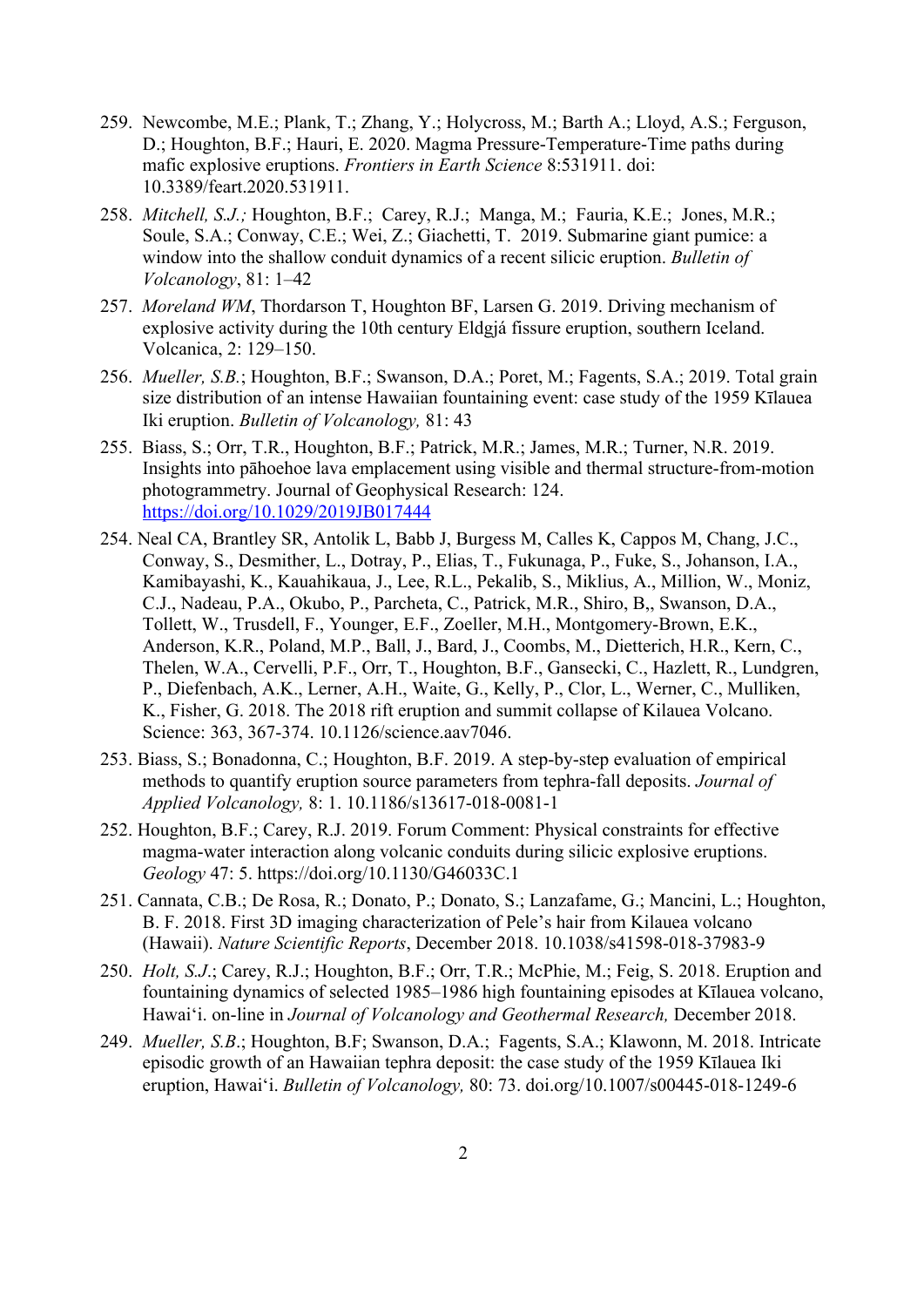- 248. Moitra, P.; Gonnermann, H.M.; Houghton, B.F. and Chandra S. Tiwary, C.A. 2018. Fragmentation and Plinian eruption of crystallizing basaltic magma. *Earth & Planetary Science Letters,* 500: 97-104.
- 247. *Jones, T. J.*; Houghton, B.F.; Llewellin, , E.W.; Parcheta, C.E.; Höltgen, L. 2018. Spatter matters— textural characteristics of spatter inform mechanisms of formation. *Nature Scientific Reports* , 9179.
- 246. *Mitchell, S.J.*; McIntosh, I.M.; Houghton, B.F.; R.J; Shea, T. 2018. T. Dynamics of a powerful deep submarine eruption recorded in H2O contents and speciation in rhyolitic glass: The 2012 Havre eruption. *Earth & Planetary Science Letters,* 494: 135-147.
- 245. *Mitchell, S.J.; Biass, S;* Houghton, B.F.; *Anderson, A.; Bonny, E.; Walker, B.H.; Mintz, B.G.; Turner, N.R; Frank, D.;* Carey, R.J; Rosenberg, M.D. 2018. The interplay of clast size, vesicularity, post-fragmentation expansion, and clast breakage: an example from the 1.8 ka Taupo eruption. In Poland, M., Garcia, M., Camp, V., and Grunder, A., eds.*, Field Volcanology: A Tribute to the Distinguished Career of Don Swanson. Geological Society of America Special Paper 53,* https://doi.org/10.1130/2018.2538(17).
- 244. *Isgett, S.J.*; Houghton, B.F.; Swanson, D.A. 2018. Eruption and emplacement dynamics of coarse-grained, wall rock-rich beds in the Keanakāko'i Tephra, Kīlauea, Hawai'i. In Poland, M., Garcia, M., Camp, V., and Grunder, A., eds*., Field Volcanology: A Tribute to the Distinguished Career of Don Swanson. Geological Society of America Special Paper 53,* https://doi.org/10.1130/2018.2538(08).
- 243. *Biass, S.*; Swanson, D.A.; Houghton, B.F. 2018. A new perspective on the 19th century golden pumice deposit of Kīlauea volcano. In Poland, M., Garcia, M., Camp, V., and Grunder, A., eds.*, Field Volcanology: A Tribute to the Distinguished Career of Don Swanson. Geological Society of America Special Paper 53,* https://doi.org/10.1130/2018.2538(10).
- 242. Swanson, D.A.; Houghton, B.F. 2018. Products, processes, and implications of Keanakako'i volcanism, Kīlauea Volcano, Hawai'i. In Poland, M., Garcia, M., Camp, V., and Grunder, A., eds*., Field Volcanology: A Tribute to the Distinguished Career of Don Swanson. Geological Society of America Special Paper 53,* https://doi.org/10.1130/2018.2538(07).
- 241. *Janebo, M.H.;* Houghton, B.F.; Thordarson, T.; Bonadonna, C.; Carey, R.J. 2018. Total grain-size distribution of four subplinian–Plinian tephras from Hekla volcano, Iceland: Implications for sedimentation dynamics and eruption source parameters. *Journal of Volcanology and Geothermal Research, 357*: 25–38. doi.org/10.1016/j.jvolgeores.2018.04.001.
- 240. Manga, M.; Fauria, K.E.; Lin, C.; Mitchell, S.J.: Jones, M.; Conway, C.; Degruyter, W.; Hosseini, B.; Carey, R.; Cahalan, R.; Houghton, B.F.; White, J.D.L.; Jutzeler, M.; Soule, S.A.; Tani, K. 2018. The pumice raft-forming 2012 Havre submarine eruption was effusive. *Earth and Planetary Sciences Letters, 489*: 49-58. doi.org/10.1016/j.epsl.2018.02.025.
- 239. Carey, R.; Adam Soule, S.; Manga, M.; White, J.; McPhie, J.; Wysoczanski, R.; Jutzeler, M.; Tani, K.; Fornari, D.; Caratori-Tontini, F.; Houghton, B.; Mitchell, S*.*; Ikegami, F.; Conway, C.; Murch, A.; Fauria, K.; Jones, M.; Cahalan, R.; McKenzie, W. 2018. The largest deep-ocean silicic volcanic eruption of the past century. *Science Advances,* 4. e1701121. doi:10.1126/sciadv.1701121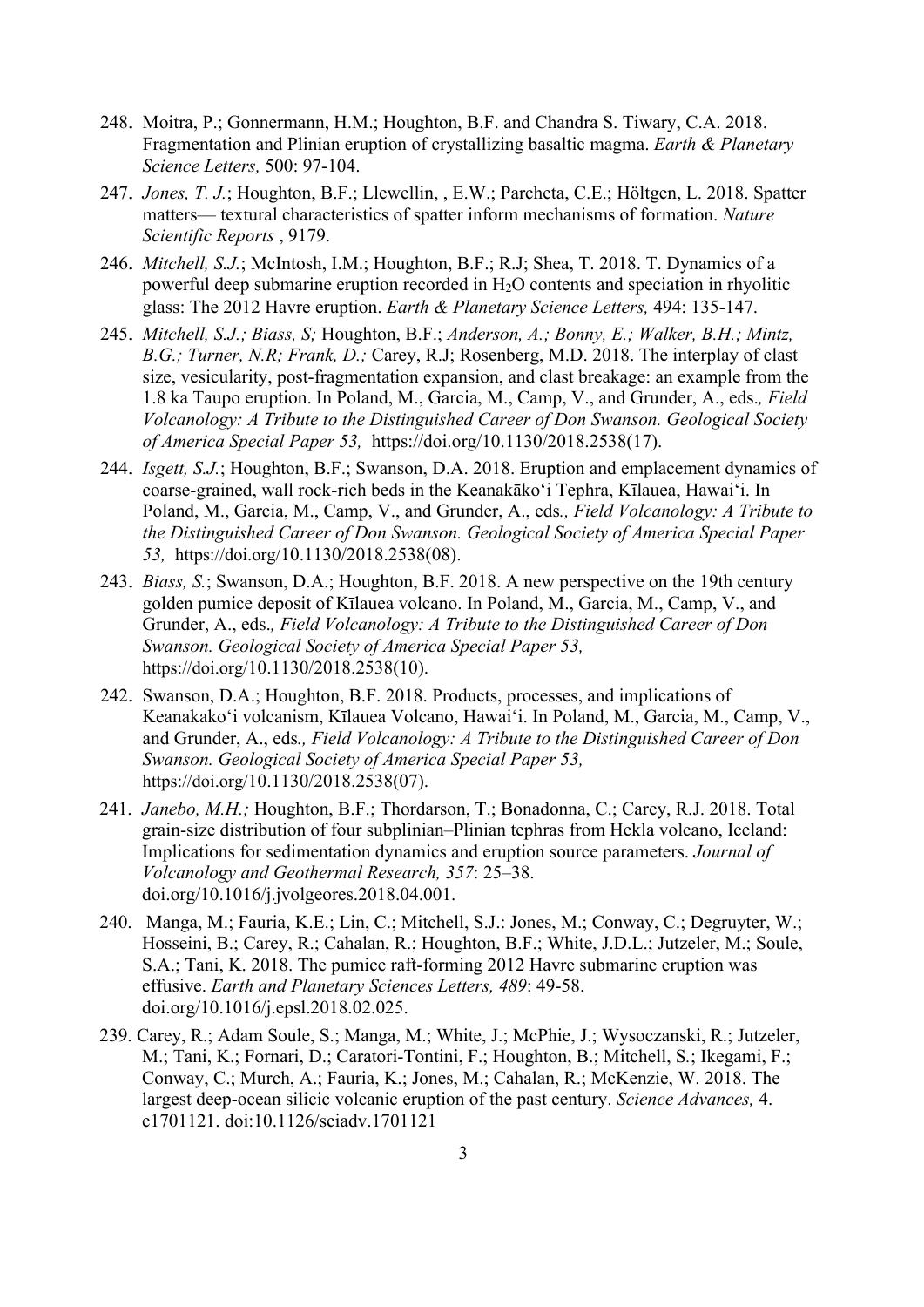- 238. Gudnason, J*.*; Thordarson, T.; Houghton, B.F.; Larsen, G. 2017. The 1845 Hekla eruption: Grain-size characteristics of a tephra layer. *Journal of Volcanology and Geothermal Research, 350*: 33–46. doi:10.1016/j.jvolgeores.2017.11.025
- 237. Gonnermann, H.M.; Giachetti, T.; Fliedner, C.; Nguyen, C.T*.*; Houghton, B.F.; Crozier, J. A.; Carey, R.J. 2017. Permeability during magma expansion and compaction. *Journal of Geophysical Research: 122*: 1–24. doi:10.1002/2017JB014783
- 236. Jones, T.J.; Llewellin, E.W.; Houghton, B.F.; Brown, R.J.; Vye-Brown, C. 2017. Proximal lava drainage controls on basaltic fissure eruption dynamics. *Bulletin of Volcanology, 79:* 81. doi:10.1007/s00445-017-1164-2
- 235. *Turner*, *N*.; Houghton, B.F.; Taddeucci, J.; von der Lieth, J.; Kueppers, U.; Gaudin, D.; Ricci, T.; Kim, K.; Scarlato, P. 2017*.* Drone peers into open volcanic vents, *Eos 98*. doi:10.1029/2017EO082751
- 234. *Isgett, S.J.*; Houghton, B.F.; Fagents, S.A.; *Biass, S*.; Burgisser, A.; Arbaret, L*.* 2017. Eruptive and shallow conduit dynamics during Vulcanian explosions: Insights from the Episode IV block field of the 1912 eruption of Novarupta, Alaska. *Bulletin of Volcanology, 79:* 58. doi:10.1007/s00445-017-1138-4
- 233. Houghton, B.F.; Swanson, D.A.; *Biass, S*.; Fagents, S.A.; Orr, T.R. 2017*.* Partitioning of pyroclasts between ballistic transport and a convective plume: Kīlauea volcano, 19 March 2008. *Journal of Geophysical Research, Solid Earth, 122:* 3379–3391*.* doi:10.1002/2017JB014040
- 232. *Gudnason, J.*; Thordarson, T.; Houghton, B.F.; Larsen, G. 2017. The opening subplinian phase of the Hekla 1991 eruption: Properties of the tephra fall deposit. *Bulletin of Volcanology, 79:* 34. doi:10.1007/s00445-017-1118-8
- 231. Gaudin, D.; J. Taddeucci, J.; Scarlato, P.; Del Bello, E.; Ricci, T.; Orr, T.R.; Houghton, B.F.; Harris, A.; Rao, A.; Bucco, A. 2017. Integrating puffing and explosions in a general scheme for Strombolian-style activity. *Journal of Geophysical Research, 122:*1860-1875*.*  doi:10.1002/2016JB013707
- 230. Gaudin, D.; J. Taddeucci, J.; Houghton, B.F.; Orr, T. R.; Andronico, D.; Del Bello, E.; Kueppers, U.; Ricci, T.; Scarlato, P. 2016. 3-D high-speed imaging of volcanic bomb trajectory in basaltic explosive eruptions. *Geochemistry, Geophysics, Geosystems 1,* 4268- 4275. doi:10.1002/2016GC006560
- 229. *Janebo, M.H.*; Houghton, B.F.; Thordarson, T.; Larsen, G. 2016. Shallow conduit processes during the AD 1158 explosive eruption of Hekla volcano, Iceland. *Bulletin of Volcanology, 78*: 74. doi:10.1007/s00445-016-1070-z
- 228. *Janebo, M.H.;* Thordarson, T.; Houghton, B.F.; Bonadonna, C.; Larsen, G.; Carey, R.J. 2016. Dispersal of key subplinian-Plinian tephras from Hekla volcano, Iceland: Implications for eruption source parameters. *Bulletin of Volcanology, 78:* 66*.* doi:10.1007/s00445-016-1059-7
- 227. Ferguson, D.J.; Gonnermann, H.M.; Ruprecht, P.; Plank, T.; Hauri, E.H.; Houghton, B.F.; Swanson, D.A. 2016. Magma decompression rates during explosive eruptions of Kīlauea volcano, Hawaii, recorded by melt embayments. *Bulletin of Volcanology, 78:*71*.* doi:10.1007/s00445-016-1064-x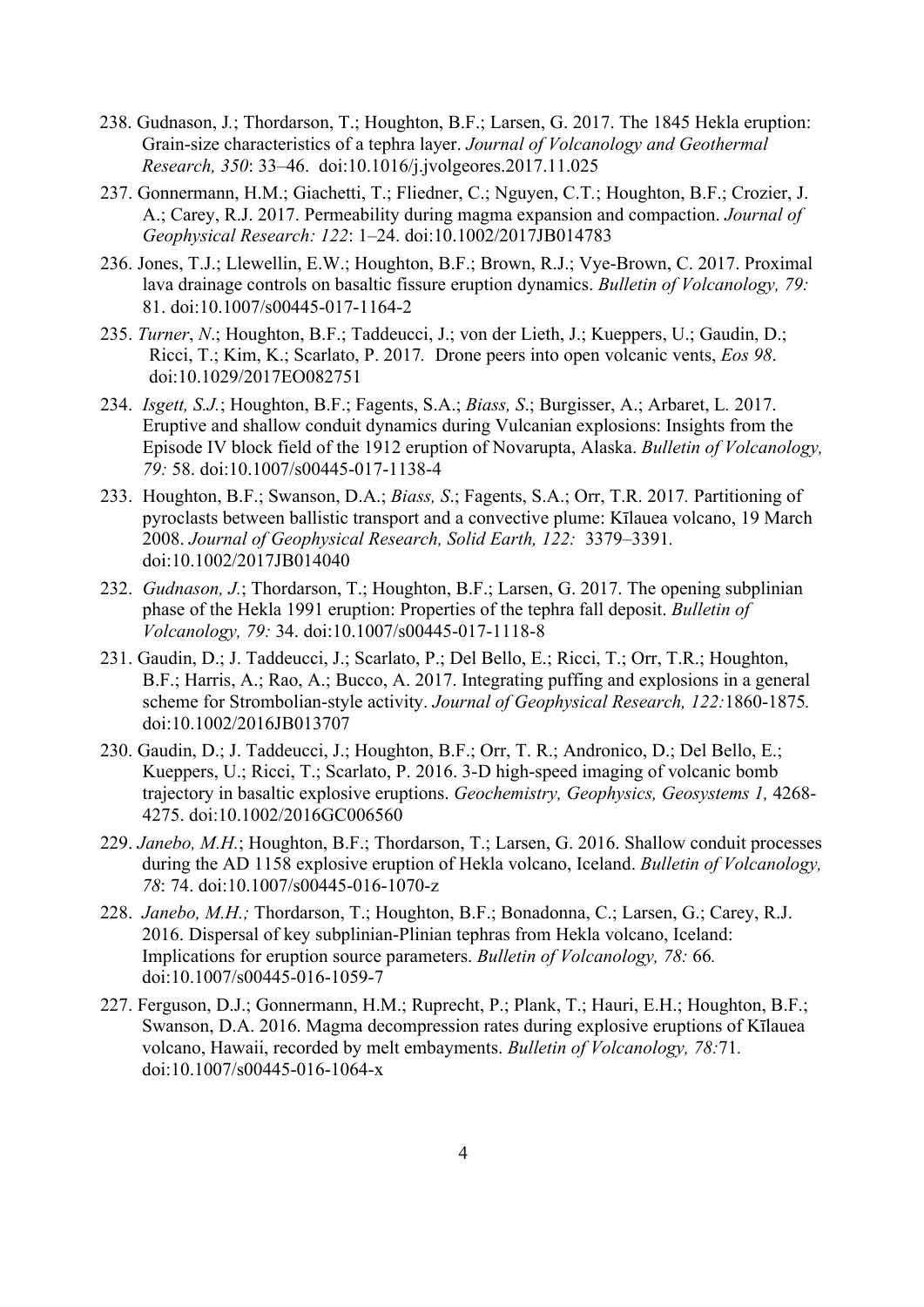- 226. Rae, A.S.P.; Edmonds, M.; Maclennan, J.; Morgan, D.; Houghton, B.F.; Hartley, M.E.; Sides, I. 2016. Timescales of magma transport and mixing at Kilauea Volcano, Hawaii. *Geology, 44*: 463-466. doi:10.1130/G37800.1
- 225. Costanza Bonadonna, R Cioni, A Costa, T Druitt, J Phillips, Laura Pioli, D Andronico, A Harris, S Scollo, O Bachmann, Gholamhossein Bagheri, S Biass, Federico Brogi, K Cashman, L Dominguez, T Dürig, O Galland, G Giordano, M Gudmundsson, M Hort, A Höskuldsson, B Houghton, JC Komorowski, U Küppers, G Lacanna, Jean-Luc Le Pennec, G Macedonio, M Manga, Irene Manzella, M de'Michieli Vitturi, A Neri, M Pistolesi, M Polacci, M Ripepe, Eduardo Rossi, B Scheu, R Sulpizio, B Tripoli, S Valade, G Valentine, C Vidal, N Wallenstein. 2016. MeMoVolc report on classification and dynamics of volcanic explosive eruptions. *Bulletin of Volcanology, 78:*84
- 224. Houghton, B.F.; Taddeucci, J.; Andronico, D.; Gonnermann, H.M.; Pistolesi, M.; Patrick, M.R.; Orr, T.R.; Swanson, D.A.; Edmonds, M.; Gaudin, D.; Carey,R.J.; Scarlato, P. 2016. Stronger or longer: Discriminating between Hawaiian and Strombolian eruption styles. *Geology, 44*: 163-166. doi:10.1130/G37423.1
- 223. *Volentik, A*.; Houghton, B.F. 2015. Tephra fallout hazards at Quito International Airport (Ecuador). *Bulletin of Volcanology*, 77: 50. doi:10.1007/s00445-015-0923-1
- 222. Taddeucci, J.; Edmonds, M.; Houghton, B.F.; James, M.R.; Vergniolle, S. 2015. Hawaiian and Strombolian Eruptions. In: Sigurdsson, H.; Houghton, B.F.; McNutt, S.; Rhymer, H.; Stix, J. (eds) *Encyclopaedia of Volcanoes,* 485-504 pp. Academic Press, San Diego.
- 221. Edmonds, M.; Sides, I.; Maclennan, J.; Houghton, B.F.; Swanson, D.A. 2015. Insights into mixing, fractionation and degassing of primitive melts at Kīlauea Volcano, Hawai`i. In: *Hawaiian volcanoes, from source to surface*. Eds: Carey, R.; Cayol, V.; Poland, M.; Weis, D. In: Hawaiian Volcanoes, From Source to Surface. *AGU Monograph Series*.
- 220. Houghton, B.F.; White, J.D.L.; Van Eaton, A.M. Phreatomagmatic and related eruption styles. 2015. In: Sigurdsson, H.; Houghton, B.F.; McNutt, S.; Rhymer, H.; Stix, J. (eds) *Encyclopaedia of Volcanoes,* 537-552 pp. Academic Press, San Diego.
- 219. Gregg, C. E.; Houghton, B, F.; Ewert, J. W. 2015. Volcanic warning systems. In: Sigurdsson, H.; Houghton, B.F.; McNutt, S.; Rhymer, H.; Stix, J. (eds) *Encyclopaedia of Volcanoes,* 1173-1186 pp. Academic Press, San Diego.
- 218. Houghton, B.F.; Carey, R.J. 2015. Pyroclastic fall deposits. In: Sigurdsson, H.; Houghton, B.F.; McNutt, S.; Rhymer, H.; Stix, J. (eds) *Encyclopaedia of Volcanoes,* 599-616 pp. Academic Press, San Diego.
- 217. Barclay, J., Haynes, K., Houghton, B.F.; Johnston, D.M. 2015. Social pathways to reduce volcanic risk. In: Sigurdsson, H.; Houghton, B.F.; McNutt, S.; Rhymer, H.; Stix, J. (eds) *Encyclopaedia of Volcanoes,* 1202-1214 pp. Academic Press, San Diego.
- 216. Carey, R.J.; Swanson, D.A.; Houghton, B.F.; Orr, T.R.; Sutton, A.J. 2015. Onset of a basaltic explosive eruption from Kīlauea's summit in 2008. In: *Hawaiian volcanoes, from source to surface*. Eds: Carey, R.; Cayol, V.; Poland, M.; Weis, D. In: Hawaiian Volcanoes, From Source to Surface. *AGU Monograph Series* 421-438 pp.
- 215. May, M.D.; Carey, R.J.; Swanson, D.A.; Houghton, B.F. 2015. Reticulite-producing fountains from ring fractures in Kīlauea Caldera ca. 1500 CE. In: *Hawaiian volcanoes, from source to surface*. Eds: Carey, R.; Cayol, V.; Poland, M.; Weis, D. In: Hawaiian Volcanoes, From Source to Surface. *AGU Monograph Series* 351-368 pp.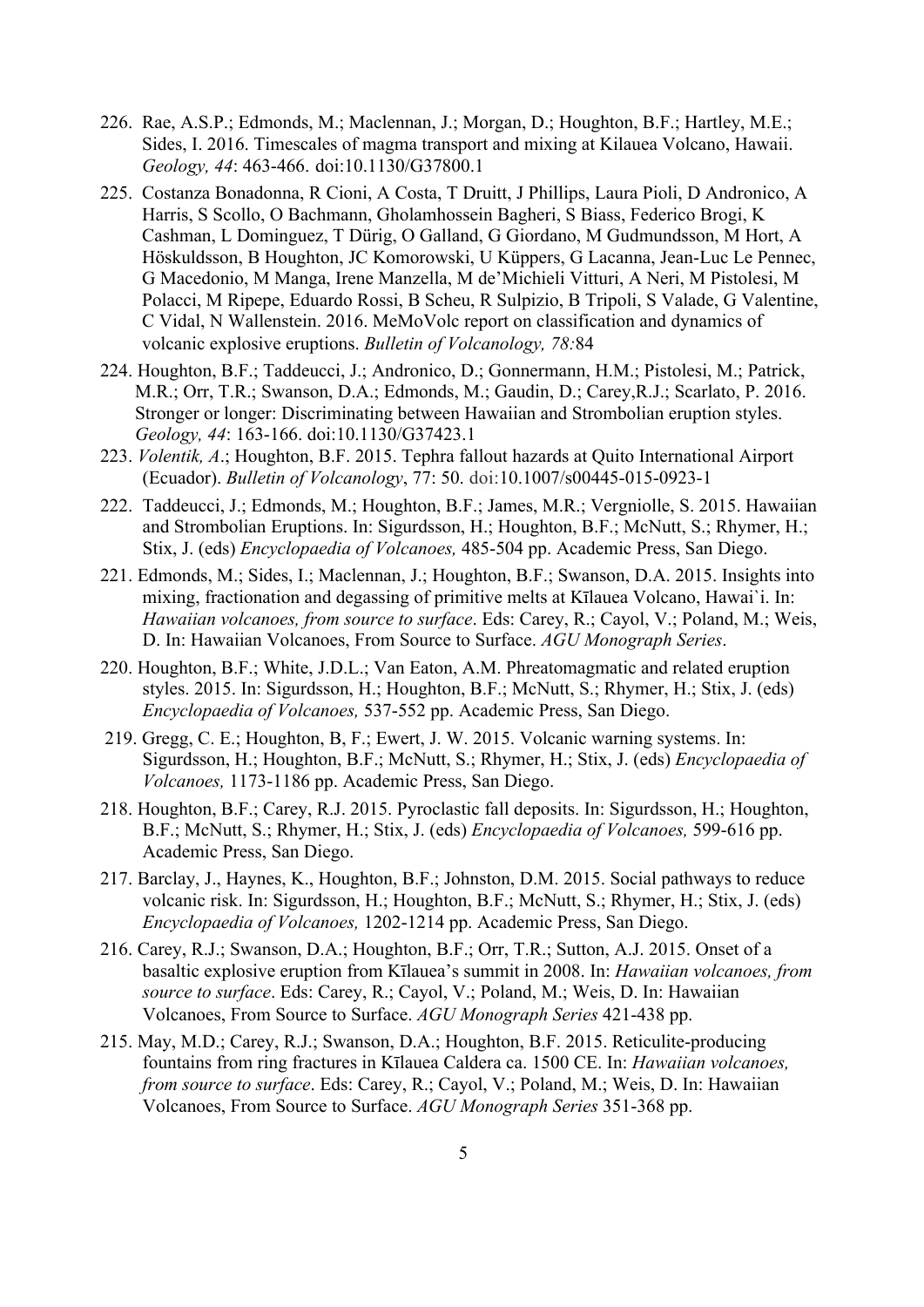- 214. *Parcheta, C.E.*; Fagents, S.A.; Swanson, D.A.; Houghton, B.F.; Ericksen, T. 2015. Hawaiian fissure fountains: Quantifying vent and shallow conduit geometry, Episode 1 of the 1969–1974 Mauna Ulu eruption. In: *Hawaiian volcanoes, from source to surface*. Eds: Carey, R.; Cayol, V.; Poland, M.; Weis, D. In: Hawaiian Volcanoes, From Source to Surface. *AGU Monograph Series* 369-392 pp.
- 213. *Eychenne, J*.; Houghton, B.F.; Swanson, D.A.; Carey, R.J.; Swavely, L. 2015. Dynamics of an open basaltic magma system: the 2008 activity of the Halemaʻumaʻu Overlook vent, Kīlauea Caldera. *Earth & Planetary Science Letters, 409*: 49-60. doi:10.1016/j.epsl.2014.10.045
- 212. Rotella, M.D.; Wilson, C.J.N.; Barker, S.J.; Cashman, K.V.; Houghton, B.F.; Wright, I.C. 2014. Bubble development in explosive silicic eruptions: insights from pyroclast vesicularity textures from Raoul volcano (Kermadec arc). *Bulletin of Volcanology*, *76*: 826- 850. doi:10.1007/s00445-014-0826-6
- 211. Swanson, D.A.; Weaver, S.J.; Houghton, B.F. 2014. Reconstructing the deadly eruptive events of 1790 CE at Kīlauea Volcano, Hawai'i. *Geological Society of America Bulletin, 127:* 503-51, April 2014. doi:10.1130/B31116.1
- 210. Nguyen, C.T.; Gonnermann, H.M.; Houghton, B.F. 2014. Explosive to effusive transition during the largest volcanic eruption of the 20th century (Novarupta 191, Alaska). *Geology, 42:* 703-706. doi:10.1130/G35593.1
- 209. *Klawonn, M*.; Houghton, B.F.; Swanson, D.A.; Fagents, S.A.; Wessel, P.; Wolfe, C.J. 2014. From field data to volumes: Constraining uncertainties in pyroclastic eruption parameters. *Bulletin of Volcanology, 76*: 839. doi:10.1007/s00445-014-0839-1
- 208. Sides, I.R.; Edmonds, M.; Maclennan, J.; Houghton, B.F.; Swanson, D.A.; Steele-MacInnis, M.J. 2014. Magma mixing and high fountaining during the 1959 Kīlauea Iki eruption, Hawai`i. *Earth & Planetary Science Letters, 400*: 102-112. doi:10.1016/j.epsl.2014.05.024
- 207. *Klawonn, M*.; Frazer, L.N.; Wolfe, C.J.; Houghton, B.F., Rosenberg, M.D. 2014. Constraining particle size-dependent plume sedimentation from the 17 June 1996 eruption of Ruapehu volcano, New Zealand, using geophysical inversions. *Journal of Geophysical Research. 119:*1749-1763. doi:10.1002/2013JB010387
- 206. Sides, I.R.; Edmonds, M.; Maclennan, J.; Swanson, D.A.; Houghton, B.F. 2014. Eruption style at Kīlauea Volcano in Hawaii linked to primary melt composition. *Nature Geoscience, 7*: 464-469. doi:10.1038/NGEO2140
- 205. Houghton, B.F.; Carey, R.J.; Rosenberg, M.D. 2014. The 1800a Taupo eruption: 'Ill wind' blows the ultraplinian type event down to Plinian. *Geology, 42*: 459-461. doi:10.1130/G35400.1
- 204. *Klawonn, M*.; Houghton, B.F.; Swanson, D.A.; Fagents, S.A.; Wessel, P.; Wolfe, C.J. 2014. Constraining explosive volcanism: Subjective choices during estimates of eruption magnitude. *Bulletin of Volcanology, 76*: 793-798. doi:10.1007/s00445-013-0793-3
- 203. James, M.R.; Lane, S.J.; Houghton, B.F. 2013. Unsteady explosive eruptions: Strombolian activity. In Fagents, S.A.; Gregg, T.K.P.; Lopes, R.M.C. (eds) Modeling Volcanic Processes: The Physics and Mathematics of Volcanism. Cambridge University Press. Cambridge. 431 pp.
- 202. Lautze, N.; Taddeucci, J.; Andronico, D.; Houghton, B.F.; Niemeijer, D.; Scarlato, P. 2013. Insights into explosion dynamics and the production of ash at Stromboli from samples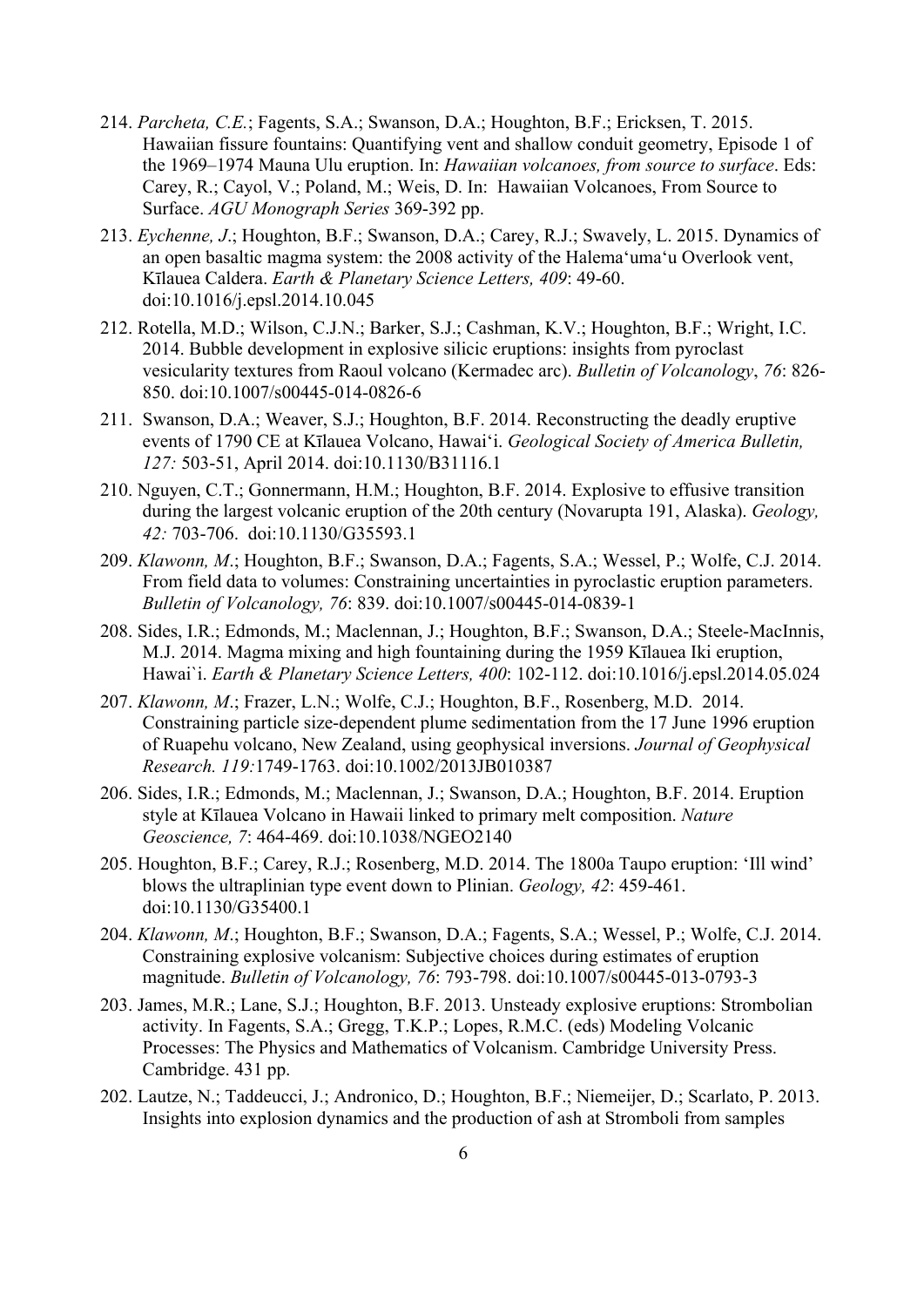collected in real-time, October 2009. *Geological Society of America Special Paper, 498:* 125-139. doi:10.1130/2013.2498(08)

- 201. *Parcheta, C.E.;* Houghton, B.F.; Swanson, D.A. 2013. Contrasting patterns of vesiculation in low, intermediate and high Hawaiian fountains: A case study of the 1969 Mauna Ulu eruption. *Journal of Volcanology and Geothermal Research, 255*: 79-89. doi:10.1016/j.jvolgeores.2013.01.016
- 200. Houghton, B.F.; Swanson, D.A.; Rauch, J.; Carey, R.J.; Fagents, S.A.; Orr, T.R. 2013. Pushing the Volcano Explosivity Index to its limit and beyond: Constraints from exceptionally weak explosive eruptions at Kīlauea in 2008. *Geology, 41*: 627-630. doi:10.1130/G34146.1
- 199. Carey, R.J.; Manga, M.; Degruyter, W.; Gonnermann, H.; Swanson, D.; Houghton, B.F.; Orr, T.; Patrick, M. 2013. Convection in a volcanic conduit recorded by bubbles. *Geology, 41:* 395-398. doi:10.1130/G33805.1
- 198. *Moitra, P.*; Gonnermann, H.M.; Houghton, B.F.; Giachetti, T. 2013. Relating vesicle shape in pyroclasts to eruption styles. *Bulletin of Volcanology, 75:* 691-70. doi:10.1007/s00445- 013-0691-8
- 197. Leonard, G.; Houghton, B.F. 2013. New Zealand's volcanoes: changing risk & constant hazard. *Natural Hazards in New Zealand*, Eds H.J. Campbell, G. Hicks, Te Papa Museum of New Zealand, Wellington.
- 196. *Cannata, C.B.;* De Rosa, R.; Houghton, B.F.; Donato, P.; Nudo, A. 2012. Pele's Hair: Case Studies from Kilauea Volcano and Vulcanello (Aeolian islands). *Acta Vulcanologica*, *24*: 27-34.
- 195. Carey, R.J.; Manga, M.; Swanson, D.; Houghton, B.F.; Orr, T.; Patrick, M. 2012. Externally triggered renewed bubble nucleation in basaltic magma: The October 12 2008 eruption at Halema'uma'u Overlook vent, Kīlauea, Hawai'i, USA. *Journal of Geophysical Research, 117*: 2156-2202. doi:10.1029/2012JB009496
- 194. *Shea, T.*; Gurioli, L.; Houghton, B.F. 2012. Transitions between fall phases and pyroclastic density currents during the AD 79 eruption at Vesuvius: building a transient conduit model from the textural and volatile record. *Bulletin of Volcanology, 74:* 2363-2381. doi:10.1007/s00445-012-0668-z
- 193. Gonnermann, H.M.; Houghton, B.F. 2012. Magma degassing during the Plinian eruption of Novarupta, Alaska, 1912. *Geochemistry, Geophysics, Geosystems, 1,* doi:10.1029/2012GC004273
- 192. *Klawonn, M*.; Wolfe, C.J.; Frazer, N.; Houghton, B.F. 2012. Novel inversion approach to constrain plume sedimentation from tephra deposit data: Application to the 17 June 1996 eruption of Ruapehu volcano, New Zealand. *Journal of Geophysical Research, 117:*  B05205. doi:10.1029/2011JB008767
- 191. *Parcheta, C.E.;* Houghton, B. F.; Swanson D.A. 2012. Hawaiian Fissure Fountains 1: Decoding Deposits - Episode 1 of the 1969-1974 Mauna Ulu Eruption. *Bulletin of Volcanology, 74*: 1729-1743. doi:10.1007/s00445-012-0621-1
- 190. *Rottas, K.M.;* Houghton, B.F. 2012. Structure, stratigraphy, and eruption dynamics of a young tuff ring: Hanauma Bay, Oahu, Hawai'i. *Bulletin of Volcanology, 74*: 1683-1697. doi:10.1007/s00445-012-0624-y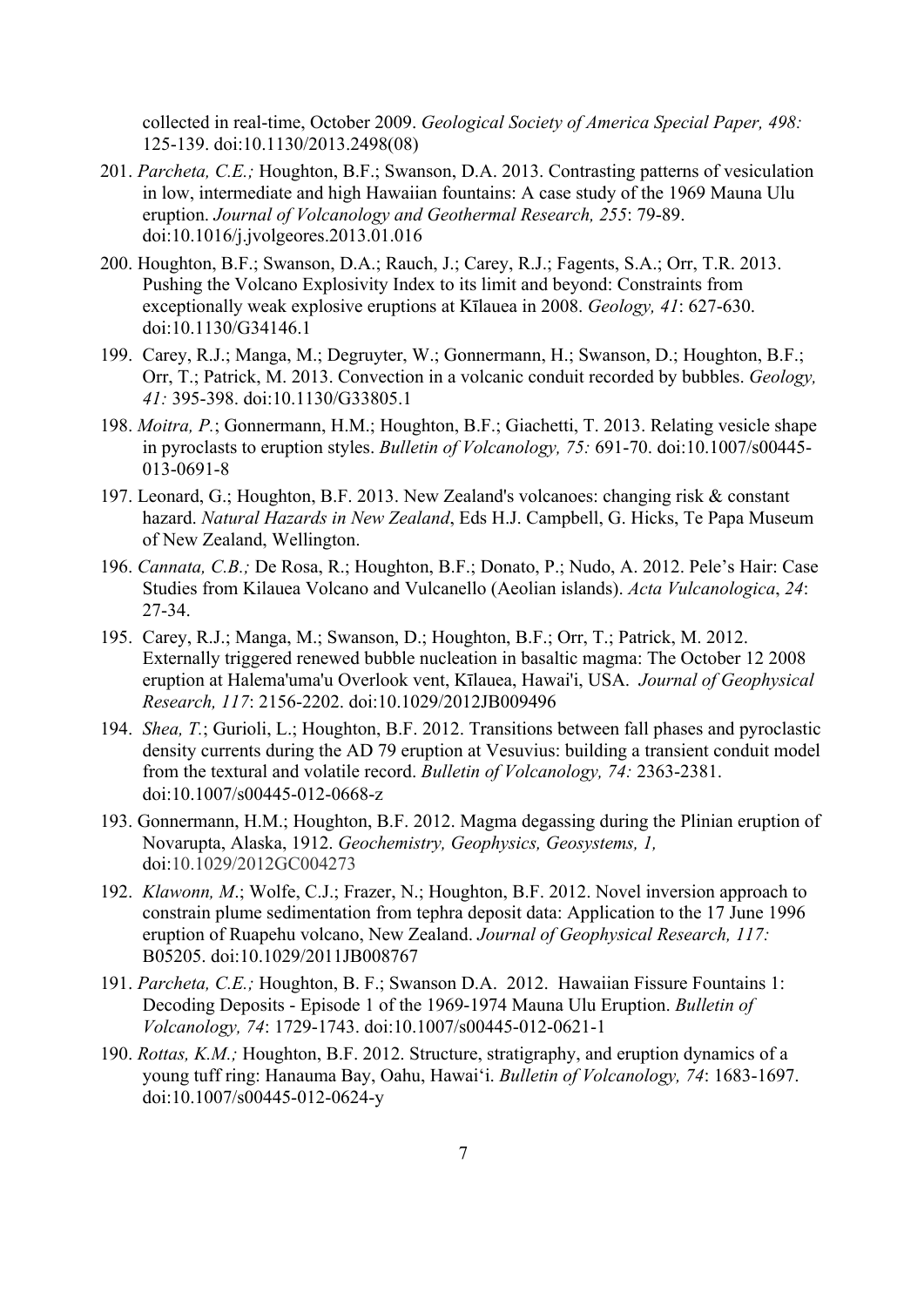- 189. Lautze, N.; Taddeucci, J.; Andronico, D.; Cannata, C.; Tornetta, L.; Scarlato, P.; Houghton, B.F. 2012. SEM-based methods for the analysis of basaltic ash from weak explosive activity at Etna in 2006 and the 2007 eruptive crisis at Stromboli. *Physics and Chemistry of the Earth, 46*: 113-127. doi:10.1016/j.pce.2011.02.001
- 188. Swanson, D.; Fiske, R.; Rose, T.; Houghton, B.F.; Mastin, L. 2011. Kīlauea—an Explosive Volcano in Hawai'i. *U.S. Geological Survey Fact Sheet* 2011–30, 4 pp.
- 187. *Stovall, W.K.;* Houghton, B.F.; Hammer, J.E.; Fagents, S.A.; Swanson, D.A. 2012. Vesiculation of high fountaining Hawaiian eruptions: Episodes 15 and 16 of 1959 Kīlauea Iki. *Bulletin of Volcanology, 74*: 441-455. doi:10.1007/s00445-011-0531-7
- 186. *Schipper, C.I.;* White, J.D.L.; Houghton, B.F. 2011. Textural, geochemical, and volatile evidence for a Strombolian-like eruption sequence at Lo`ihi Seamount, Hawai`i. *Journal of Volcanology and Geothermal Research, 207*: 16-32. doi:10.1016/j.jvolgeores.2011.08.001
- 185*.* Lupi, M.; Geiger, S.; Carey, R.J.; Thordarson, T.; Houghton, B.F. 2011. A model for syneruptive groundwater flow during the phreatoplinian phase of the 28-29 March 1875 Askja volcano eruption, Iceland. *Journal of Volcanology and Geothermal Research, 203*: 146- 157. doi:10.1016/j.jvolgeores.2011.04.009
- 184. *Shea, T*.; Gurioli, L.; Houghton, B.F.; Cioni, R; Cashman, K.V. 2011. Column collapse and generation of pyroclastic density currents during the 79AD eruption of Vesuvius: The role of pyroclast density. *Geology, 39:* 695-698. doi:10.1130/G32092.1
- 183. Houghton, B.F.; Swanson, D.A.; Carey, R.J.; Rausch, J.; Sutton, A.J. 2011. Pigeonholing pyroclasts: Insights from the 19 March 2008 explosive eruption of Kīlauea volcano. *Geology, 39*: 263-266. doi:10.1130/G31509.1
- 182. *Stovall, W.K.;* Houghton, B.F.; Gonnermann, H.M.; Fagents, S.A.; Swanson, D.A. 2011. Eruption dynamics of Hawaiian-style fountains: the case study of episode 1 of the Kīlauea Iki 1959 eruption. *Bulletin of Volcanology*, *73*: 511-529. doi:10.1007/s00445-010-0426-z
- 181. Houghton, B.F.; Carey, R.J.; Cashman, K.V.; Wilson, C.J.N.; Hobden, B.J.; Hammer, J.E. 2010. Diverse patterns of ascent, degassing, and eruption of rhyolite magma during the 1.8 ka Taupo eruption, New Zealand: evidence from clast vesicularity. *Journal of Volcanology & Geothermal Research*, *195*: 31–47. doi:10.1016/j.jvolgeores.2010.06.002
- 180. *Shea, T.;* Gurioli, L.; Larsen, J.F.; Houghton, B.F.; Cashman, K.V.; Hammer, J.E. 2010. Linking experimental and natural vesicle textures in Vesuvius 79AD white pumice. *Journal of Volcanology & Geothermal Research*, *192*: 69-84. doi:10.1016/j.jvolgeores.2010.02.013
- 179. Houghton, B.F.; Swanson, D.A.; Carey, R.J. 2010. Risk and benefits from recent summit eruptions of Kīlauea volcano: Perspectives from 2009 and 1959. *Proceedings of the International Workshop on Risk and Benefits in Volcanic Regions*, Ordine dei Geologi della Campania, 27-28 April 2009.
- 178. Horan, J.; Ritchie, L.A.; Meinhold, S.; Gill, D.A.; Houghton, B.F.; Gregg, C.E.; Matheson, T.; Paton, D.; Johnston, D. 2010. Evaluating disaster education: The National Oceanic and Atmospheric Administration's TsunamiReadyTM community program and risk awareness education efforts in New Hanover County, North Carolina. *New Directions for Evaluation*, *2010:* 79-93. doi:10.1002/ev.331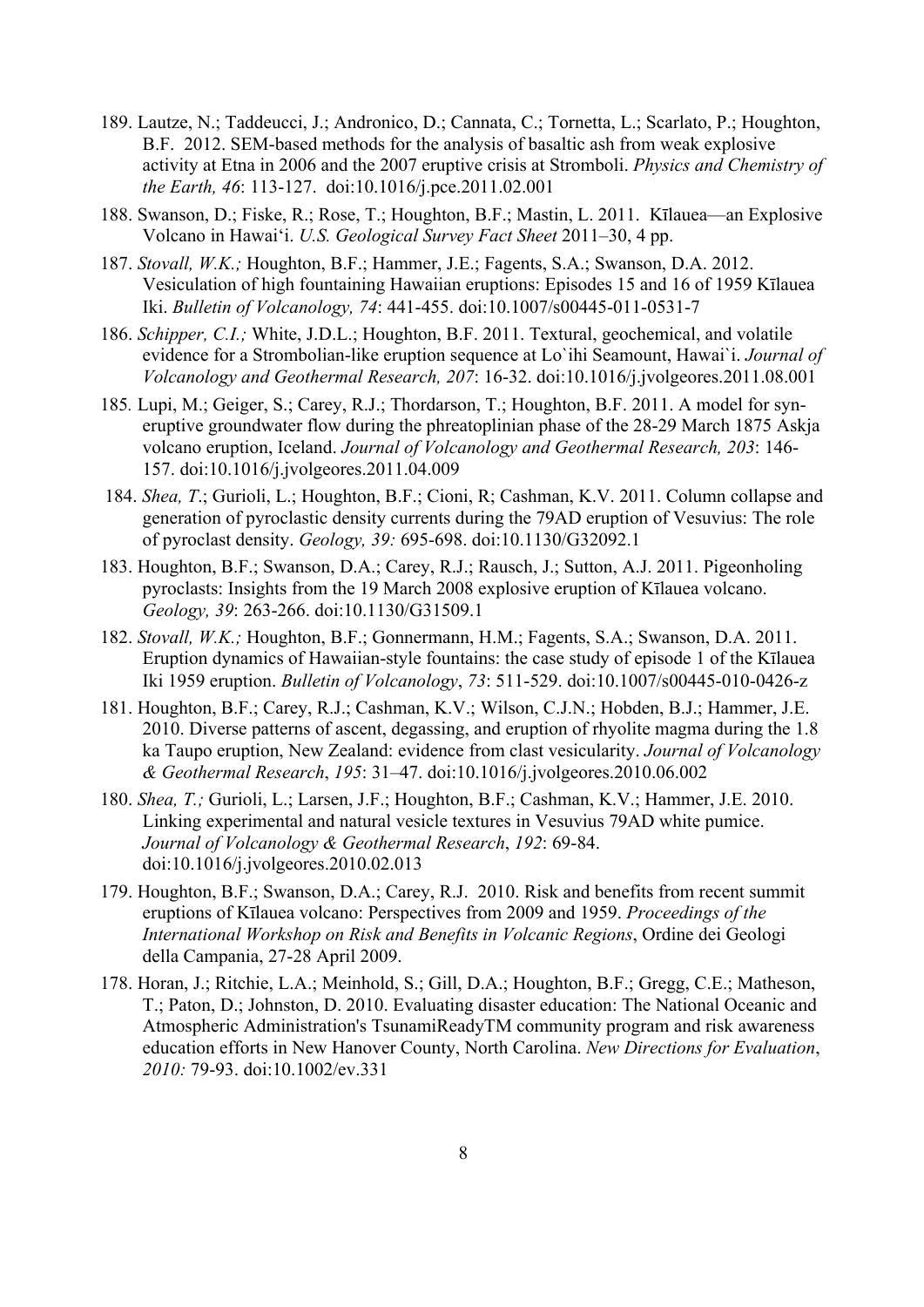- 177. *Schipper, C.I*.; White, J.D.L.; Houghton, B.F.; Shimizu, N.; Stewart, R.B. 2010. Explosive submarine eruptions driven by volatile-coupled degassing at Lō'ihi Seamount, Hawai'i. *Earth & Planetary Science Letters, 295*: 497-519. DOI: 10.1016/j.epsl.2010.04.031.
- 176. *Carey, R.J.;* Houghton, B.F. 2010. "Inheritance": An influence on the particle size of pyroclastic rocks. *Geology, 38*: 347-350. doi:10.1130/G30573.1
- 175. *Schipper, C.I.;* White, J.D.L.; Houghton, B.F.; Shimizu, N.; Stewart, R.B. 2010. "Poseidic" explosive eruptions at Lo`ihi Seamount, Hawai`i. *Geology, 38*: 291-294.
- 174. *Schipper, C.I.*; White, J.D.L.; Houghton, B.F. 2010. Syn- and post-fragmentation textures in submarine pyroclasts from Lō`ihi Seamount, Hawai`i. *Journal of Volcanology & Geothermal Research*, *191*: 93-106. doi:10.1016/j.jvolgeores.2010.01.002
- 173. *Shea, T*.; Houghton, B.F.; Gurioli, L.; Cashman, K.V.; Hammer, J.E.; Hobden, B.J. 2010. Textural studies of vesicles in volcanic rocks: An integrated methodology. *Journal of Volcanology & Geothermal Research*, *190:* 271-289. doi:10.1016/j.jvolgeores.2009.12.003
- 172. *Costantini, L*.; Houghton, B.F.; Bonadonna, C. 2009. Constraints on eruption dynamics of basaltic explosive activity derived from chemical and microtextural study: the example of Fontana Lapilli Plinian eruption, Nicaragua. *Journal of Volcanology & Geothermal Research*, *189:* 207–224. doi:10.1016/j.jvolgeores.2009.11.008
- 171. *Carey, R.J*.; Houghton, B.F.; Thordarson, T. 2009. Tephra dispersal and eruption dynamics of wet and dry phases of the 1875 eruption of Askja Volcano, Iceland, *Bulletin of Volcanology*, *72*: 259-278. doi:10.1007/s00445-009-0317-3
- 170. *Costantini, L*; Bonadonna, C.; Houghton, B.F. 2009. New physical characterization of the Fontana Lapilli basaltic Plinian eruption, Nicaragua. *Bulletin of Volcanology, 71*: 337-355. doi:10.1007/s00445-008-0227-9
- 169. *Carey, R.J.;* Houghton, B.F., Thordarson, T. 2009. Abrupt shifts between wet and dry phases of the 1875 eruption of Askja Volcano: microscopic evidence for macroscopic dynamics. *Journal of Volcanology and Geothermal Research, 184*: 256-270. doi:10.1016/j.jvolgeores.2009.04.003
- 168. Manville, V.; Segschneider, B.; Newton, E.; White, J.D.L.; Houghton, B.F.; Wilson, C.J.N. 2009. Environmental impact of the 1.8 ka Taupo eruption, New Zealand: landscape responses to a large-scale explosive rhyolite eruption. *Sedimentary Geology, 220*: 318-336. doi:10.1016/j.sedgeo.2009.04.017
- 167. *Sable, J.E.;* Houghton, B.F.; Wilson, C.J.N.; Carey, R.J. 2009. Eruption mechanisms during the climax of the Tarawera 1886 basaltic Plinian eruption inferred from microtextural characteristics of the deposits. *Geological Society of London Special Publications of IAVCEI 2*: 129–154.
- 166. Paton, D., Houghton, B.F., Gregg, C.E., McIvor, D., Johnston, D.M., Bürgelt, P.T., Larin, P., Gill, D.A., Ritchie, L.A., Meinhold, S. & Horan, J. 2009. Managing Tsunami Risk: Social context influences on preparedness. *Journal of Pacific Rim Psychology, 3*: 27-37. doi:10.1375/prp.3.1.27
- 165. *Stovall, W.K*.; Houghton, B.F.; Harris, A.J.L.; Swanson, D.A. 2009. Features of lava lake filling and draining and their implications for eruption dynamics. Published on-line, *Bulletin of Volcanology, 71:* 767-780. doi:10.1007/s00445-009-0263-0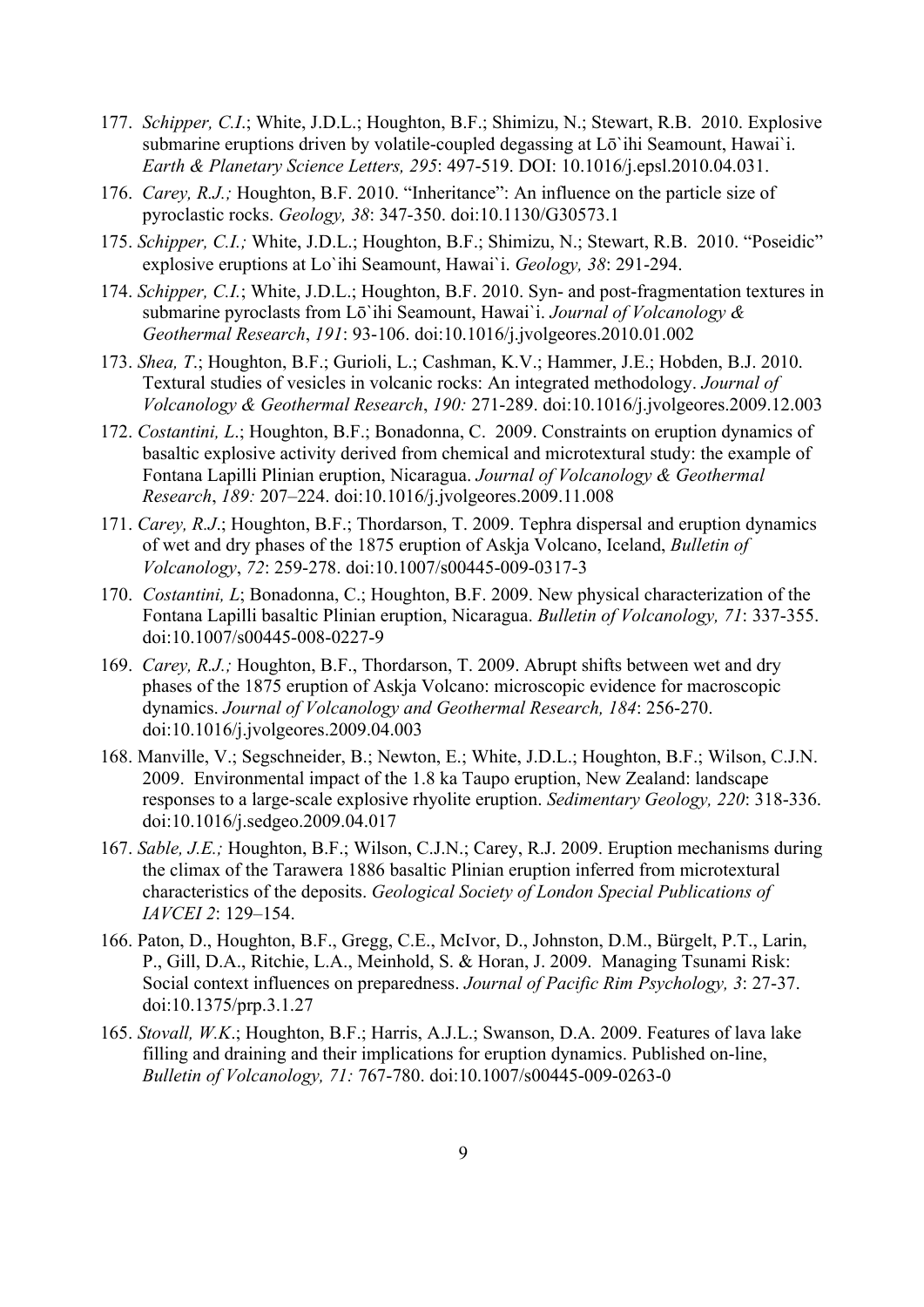- 164. *Stovall, W.K.*; Houghton, B.F.; Harris, A.J.L.; Swanson, D.A. 2009. A frozen record of density-driven crustal overturn in lava lakes: the example of Kīlauea Iki 1959. *Bulletin of Volcanology, 71:* 313-318. doi:10.1007/s00445-008-0225-y
- 163. Gurioli, L.; Harris, A.J.L.; Houghton, B.F.; Polacci, M.; Ripepe, M. 2008. Textural and geophysical characterization of explosive basaltic activity at Villarrica volcano. *Journal of Geophysical Research: Solid Earth, 113*: B0820, doi:10.1029/2007JB005328
- 162. Houghton, B.F.; Gonnermann, H.M. 2008. Basaltic explosive volcanism: Constraints from deposits and models. *Chemie der Erde Geochemistry 68:* 117–140. doi:10.1016/j.chemer.2008.04.002
- 161. Paton, D.; Houghton, B.F.; Gregg, C.E.; Gill, D.E., Ritchie, L.A.; McIvor, D.; Larin, P.; Meinhold, S.; Horan, J.; Johnston, D.M. 2008. Managing tsunami risk in coastal communities: Identifying predictors of preparedness. *Australian Journal of Emergency Management, 23*: 4-9.
- 160. *Lautze, N.C.;* Houghton, B.F. 2008. Single explosions at Stromboli in 2002: Use of clast microtextures to map physical diversity across a fragmentation zone. *Journal of Volcanology and Geothermal Research, 170:* 262-268. doi:10.1016/j.jvolgeores.2007.10.011
- 159. *Gregg, C.E.,* Houghton, B.F., Paton, D., Swanson, D.A., Lachman, R., Bonk, W.J. 2008. Hawaiian cultural influences on support for lava flow hazard mitigation measures during the January 1960 eruption of Kılauea volcano,Kapoho, Hawai'i. *Journal of Volcanology and Geothermal Research, 172*: 300-307. doi:10.1016/j.jvolgeores.2007.12.025
- 158. *Carey, R.J*.; Houghton, B.F.; Thordarson, T. 2008. Contrasting styles of welding observed in the proximal Askja 1875 eruption deposits: I Regional welding. *Journal of Volcanology and Geothermal Research, 171:* 1-19. doi:10.1016/j.jvolgeores.2007.11.017
- 157. *Carey, R.J*.; Houghton, B.F.; Thordarson, T. 2008. Contrasting styles of welding observed in the proximal Askja 1875 eruption deposits: II Local welding. *Journal of Volcanology and Geothermal Research, 171*: 20-44. doi:10.1016/j.jvolgeores.2007.11.017
- 156. *McClintock, M*.; White, J.D.L.; Houghton, B.F.; Skilling, I.P. 2008. Physical volcanology of a large crater-complex formed during the initial stages of Karoo flood basalt volcanism, Sterkspruit, Eastern Cape South Africa. *Journal of Volcanology and Geothermal Research, 172:* 93-111. doi:10.1016/j.jvolgeores.2005.11.012
- 155. Smith, I.E.M.; Blake, S.;Wilson, C.J.N.; Houghton, B.F. 2008. Deep-seated fractionation during the rise of a small-volume basalt magma batch: Crater Hill, Auckland, New Zealand. *Contributions to Mineralogy & Petrology, 15*: 511–527. doi:10.1007/s00410-007- 0255-z
- 154. Wilson, C.J.N.; Rhoades, D.A.; Lanphere, M.A.; Calvert, A.T.; Houghton, B.F.; Weaver, S.D.; Cole, J.D. 2007. A multiple-approach radiometric age estimate for the Rotoiti and Earthquake Flat eruptions, New Zealand, with implications for the MIS 4/3 boundary. *Quaternary Science Reviews, 26*: 1861-1870. doi:10.1016/j.quascirev.2007.04.017
- 153. Paton, D.; C. E. Gregg; Houghton, B.F.; Lachman, R.; Lachman, J.; Johnston, D.M.; Wongbusarakum, S. 2007. The Impact of the 2004 tsunami on coastal Thai communities: Accessing adaptive capacity. *Disasters, 32*: 106-119. doi:10.1111/j.1467- 7717.2007.01029.x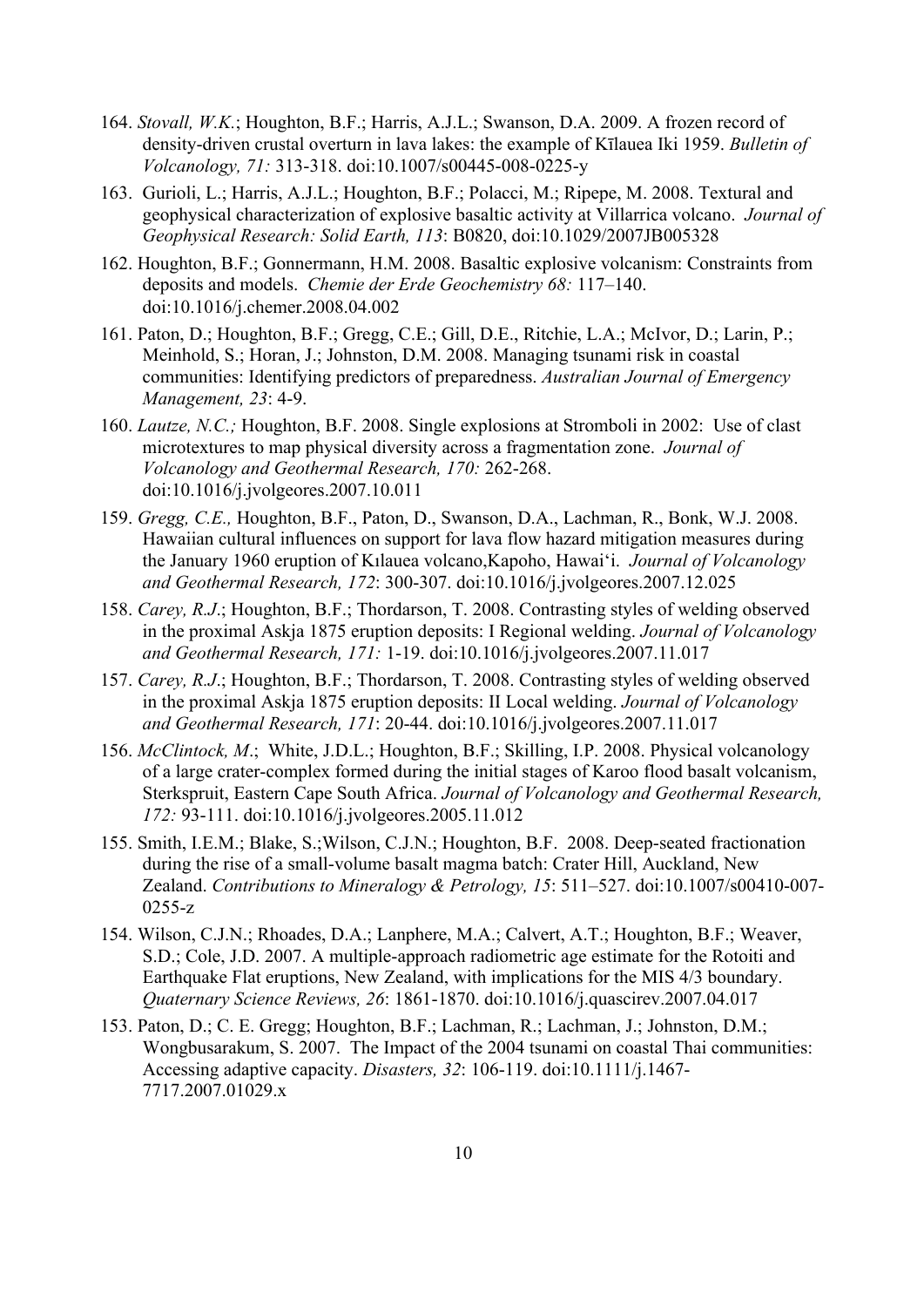- 152. Johnston, D.M.; Becker, J.; Gregg, C.E.; Houghton, B.F.; Paton, D.; Leonard, G.; Garside, R. 2007. Developing warning and disaster response capacity in the tourism sector in coastal Washington, USA. *Disaster Prevention and Management, 16*: 210-216. doi:10.1108/09653560710739531
- 151. *Carey, R.J*.; Houghton, B.F.; Sable, J E.; Wilson, C.J.N. 2007. Contrasting grain size and componentry in complex proximal deposits of the 1886 Tarawera basaltic Plinian eruption. *Bulletin of Volcanology, 69:* 903-926. doi:10.1007/s00445-007-0117-6
- 150. *Gregg, C.E*.; Houghton, B.F.; Paton, D.; Johnston, D.M.; Swanson, D.A.; Yanagi, B.S. 2007. Tsunami Warnings: Understanding in Hawai'i. *Natural Hazards, 40:* 71-87. Doi: 10.1007/s11069-006-0005-y
- 149. *Gregg, C.E*.; Houghton, B.F.; Paton, D.; Lachman, R.; Lachman, J.; Johnston, D.M. 2006. Natural Warning Signs of Tsunamis: Human sensory experience and response to the 2004 Great Sumatra earthquake and tsunami in Thailand. *Earthquake Spectra, 22*: 671-691. doi:10.1193/1.2206791.
- 148. Wehrmann, H.; Bonadonna, C.; Freundt, A.; Houghton, B.F.; Kutterolf, S. 2006. Fontana Tephra: a basaltic Plinian eruption in Nicaragua. *Geological Society of America Special Paper 412:* 209-224.
- 147. *Gregg, C.E.;* Houghton, B.F. 2006. Natural Hazards. In *Disaster Resilience: An integrated approach.* D. Paton; D.M. Johnston (eds). C.C. Thomas , Springfield, Illinois, USA, 19-36 pp.
- 146. *Rosseel, J.B*.; J.D.L. White, J.D.L.; Houghton, B.F. 2006. Complex bombs of phreatomagmatic eruptions: Role of agglomeration and welding in vents of the 1886 Rotomahana eruption, Tarawera, New Zealand. *Journal of Geophysical Research*, *111*: B12205. doi:10.1029/2005JB004073
- 145. *Lautze, N.C*.; Houghton, B.F. 2006. Linking variable explosion style and magma textures during 2002 at Stromboli volcano, Italy. *Bulletin of Volcanology, 69*: 445-460. doi:10.1007/s00445-006-0086-1
- 144. *Sable, J.E*.; Houghton, B.F.; Del Carlo, P.; Coltelli, M. 2006. Changing conditions of magma ascent and fragmentation during the Etna 122 BC basaltic plinian eruption: evidence from clast microtextures. *Journal of Volcanology and Geothermal Research*, *158*: 333-354. doi:10.1016/j.jvolgeores.2006.07.006
- 143. Houghton, B.F.; Gregg, C.E.; M. Klawonn, M. 2006. Volcanic hazard in the 21st century: an Asian-Pacific perspective. *Liaison, 111*: 17-21. doi:10.1007/978-3-642-16191-9\_26
- 142. White, J.D.L.; Houghton, B.F. 2006. Primary volcaniclastic rocks. *Geology, 34:* 677-680. doi:10.1130/G22346.1
- 141. *Adams. N.K*.; Houghton, B.F., Hildreth, W. 2006. Abrupt transitions during sustained explosive eruptions: examples from the 1912 eruption of Novarupta, Alaska. *Bulletin of Volcanology, 69*: 189-206. doi:10.1007/s00445-006-0067-4
- 140. *Adams. N.K*.; Houghton, B.F., Fagents, S.A.; Hildreth, W. 2006. The transition from explosive to effusive eruptive regime: the example of the 1912 Novarupta eruption, Alaska. *Geological Society of America Bulletin, 118*: 620–634. doi:10.1130/B25768.1
- 139. *Sable, J.E.;* Houghton, B.F.; Wilson, C.J.N.; Carey, R.J. 2006. Complex proximal sedimentation from Plinian plumes: the example of Tarawera 1886. *Bulletin of Volcanology, 69:* 89-103. doi:10.1007/s00445-006-0057-6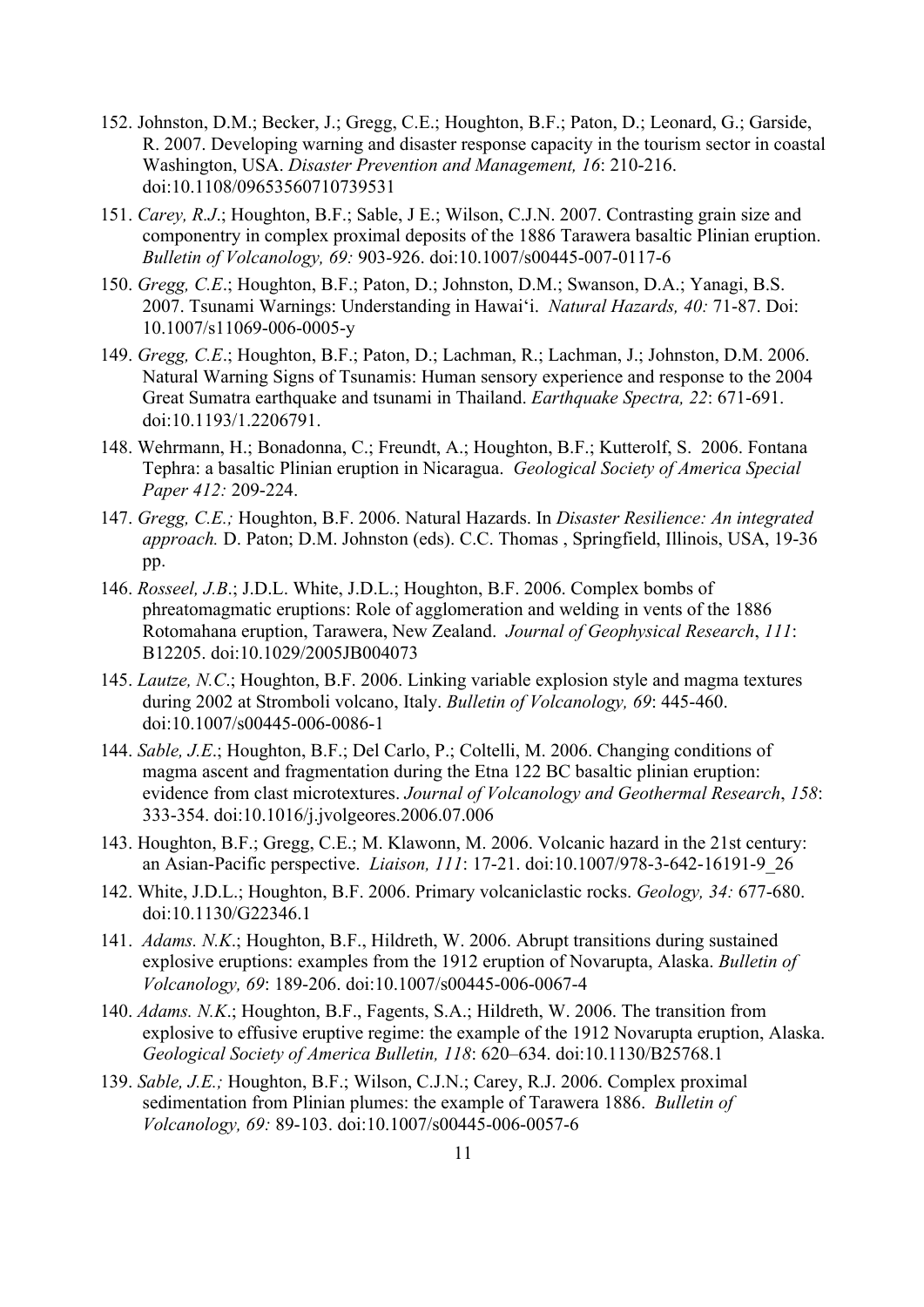- 138. Houghton, B.F.; Bonadonna, C.; Gregg, C.E.; Cole, J.W.; Johnson, D.M.; del Carlo, P. 2006. Proximal tephra hazards: recent eruption studies applied to volcanic risk in the Auckland volcanic field, New Zealand. *Journal of Volcanology and Geothermal Research, 155*: 138-149. doi:10.1016/j.jvolgeores.2006.02.006
- 137. Ross, P-S.; Peate, U.; McClintock, M.; Xu, Y.G.; Skilling, I.P.; White, J.D.L.; Houghton B.F. 2005. Mafic volcaniclastic deposits in flood basalt provinces: A review. *Journal of Volcanology and Geothermal Research, 145*: 281-314. doi:10.1016/j.jvolgeores.2005.02.003
- 136. *Bonadonna, C.*; Connor, C.B.; Houghton, B.F.; Connor, L.; Byrne, M.; Laing, A.; Hincks, T.K. 2005. Probalistic modeling of tephra dispersal: Hazard assessment of a multiphase rhyolitic eruption at Tarawera, New`Zealand. *Journal of Geophysical Research, 110:* B0320, doi:10.1029/2003JB002896
- 135. *Bonadonna, C*.; Phillips, J.C.; Houghton, B.F. 2005. Modeling tephra sedimentation from a Ruapehu weak plume eruption. *Journal of Geophysical Research, 110:* B08209. doi:10.1029/2004JB003515
- 134. *Lautze, N.C*. and Houghton, B.F. 2005. Physical mingling of magma and complex eruption dynamics in the shallow conduit at Stromboli volcano, Italy. *Geology, 33*: 425-428. doi:10.1130/G21325.1
- 133. *Bonadonna, C*.; Houghton, B.F. 2005. Total grain size distribution and volume of tephrafall deposits. *Bulletin of Volcanology, 67*: 441 – 456. doi:10.1007/s00445-004-0386-2
- 132. *Gurioli, L.*; Houghton, B.F.; Cashman, K.V.; Cioni, R. 2005. Complex changes in eruption dynamics during the 79 AD eruption of Vesuvius. *Bulletin of Volcanology, 67*: 144-159. doi:10.1007/s00445-004-0368-4
- 131. Johnston, D.; Paton, D.; Crawford, G.; Ronan, K.; Houghton, B. F.; Büergelt, P. 2005. Measuring tsunami preparedness in coastal Washington, United States. *Natural Hazards, 35:* 173-184. doi:10.1007/s11069-004-2419-8
- 130. Houghton, B.F.; Wilson, C.J.N.; Del Carlo, P.; Coltelli, M.; Sable, J.E.; Carey, R.J. 2004. The influence of conduit processes on changes in style of basaltic Plinian eruptions: Tarawera 1886 and Etna 122 BC. *Journal of Volcanology and Geothermal Research, 137:*  1-14. doi:10.1016/j.jvolgeores.2004.05.009
- 129. *Gregg, C.E*.; Houghton, B.F.; Paton, D.; Swanson, D.A.; Johnston, D.M. 2004. Community preparedness for lava flows from Mauna Loa and Hualālai volcanoes,in Hawai`i. *Bulletin of Volcanology, 66:* 531-540. doi:10.1007/s00445-004-0338-x
- 128. *Gregg, C.E*.; Houghton, B.F.; Johnston, D.M.; Paton, D.; Swanson, D.A. 2004. The perception of volcanic risk in Kona communities from Mauna Loa and Hualalai volcanoes, Hawai'i. *Journal of Volcanology and Geothermal Research, 130:*179-196*.* doi:10.1016/S0377-0273(03)00288-9
- 127. Houghton, B.F; Wilson, C.J.N.; Fierstein, J.; Hildreth, W. 2004. Complex proximal deposition during the Plinian eruptions of 1912 at Novarupta, Alaska. *Bulletin of Volcanology, 66:* 95-133. doi:10.1007/s00445-003-0297-7
- 126. Rolo, R.; Bommer, J.; Houghton, B.F.; Vallance, J.; Berdousis, P. 2003. Geologic and engineering characterization of Tierra Blanca pyroclastic ash deposits. *Geological Society of America Special Paper, 375:* 55-68.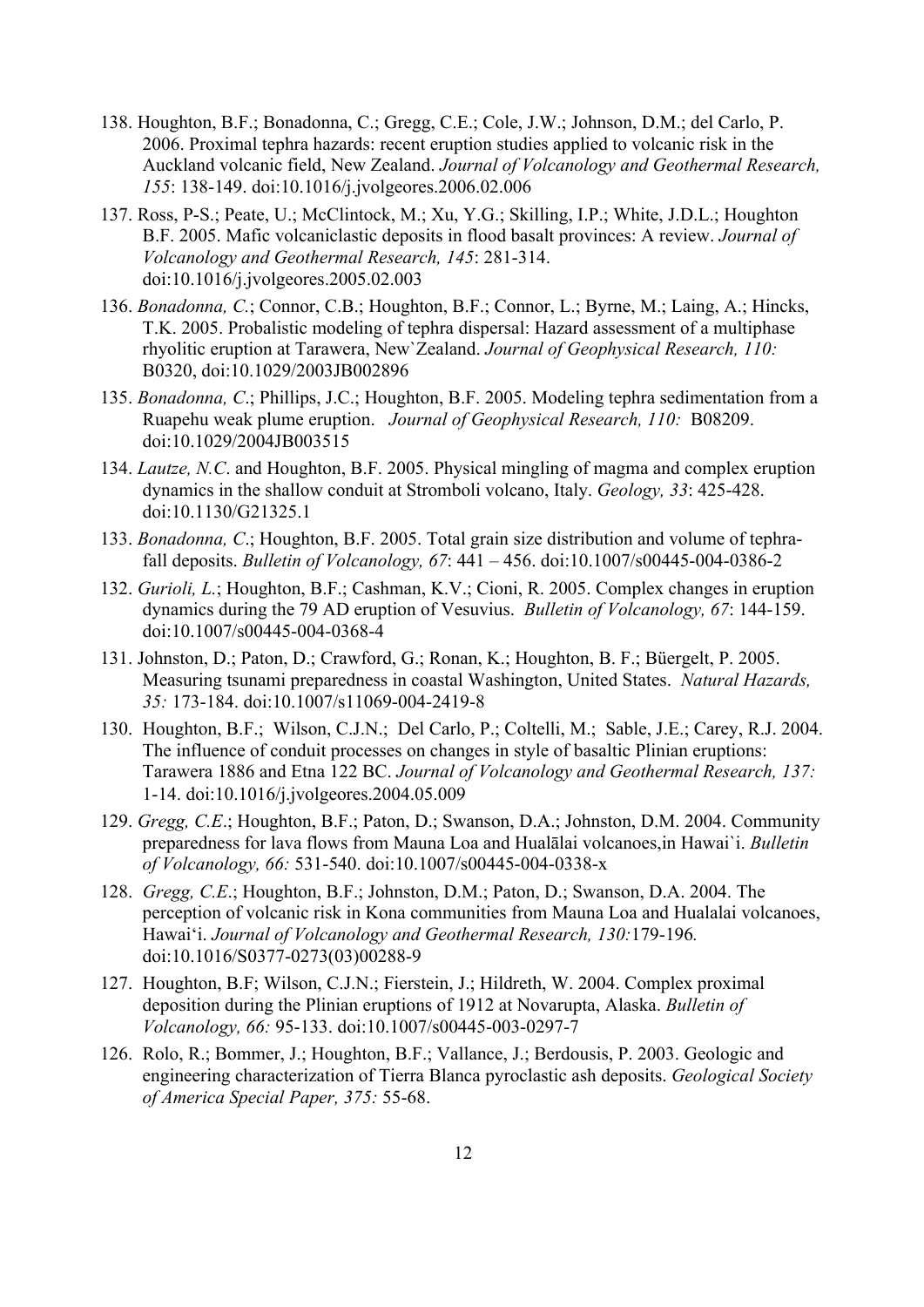- 125. Paton, D.; Johnston, D.; Houghton, B.F.; Becker, J.; Crumbie, C. 2003. Tsunami preparedness in coastal Washington State. *Journal of the American Society of Professional Emergency Planners, 2003:* 97-108*.*
- 124. Houghton, B.F.; Hobden, B.J.; Cashman, K.V.; Wilson, C.J.N.; Smith, R.T. 2003. Largescale interaction of lake water and rhyolitic magma during the 1.8 ka Taupo eruption, New Zealand. *American Geophysical Union Monograph, 140:* 97-110. doi:10.1029/140GM06
- 123. Johnston, D.M.; Scott, B.J.; Houghton, B.F.; Paton, D.; Dowrick, D.; Villamor, P.; Savage, J. 2003. Physical, social and economic consequences of historic caldera unrest at the Taupo volcano, New Zealand and implications for managing future episodes of unrest. *Bulletin of the New Zealand Society of Earthquake Engineering, 35*: 215-230.
- 122. *Hobden, B.J*.; Houghton, B.F.; Nairn, I.A. 2002. Growth of a young, frequently active composite cone: Ngauruhoe volcano, New Zealand. *Bulletin of Volcanology, 64:* 392-409. doi:10.1007/s00445-002-0216-3
- 121. Johnston, D.; Paton, D.; Driedger, C.; Houghton, B.F.; Ronan, K., 2001. Student perceptions of hazards at four schools near Mount Rainier, Washington, USA. *Journal of the American Society of Professional Emergency Managers, 8:* 41-51.
- 120. Riggs N.R., Ort, M.H.; White, J.D.L.; Wilson, C.J.N.; Houghton, B.F.; Clarkson, R. 2001. Post-1.8-ka marginal sedimentation in lake Taupo, New Zealand: effects of wave energy and sediment supply in a rapidly rising lake. *Special Publications in Sedimentolology, 30:*  151-177. doi:10.1002/9781444304251
- 119. White, J.D.L.; Manville, V.; Houghton, B.F.; Wilson, C.J.N.; Riggs N.R.; Ort, M.H. 2001. Settling and deposition of 181 AD Taupo pumice in lacustrine and associated environments. *Special Publications in Sedimentolology, 30:* 141-150. doi:10.1002/9781444304251
- 118. Paton, D.; Johnston, D.; Bebbington, M.; Lai, C-D.; Houghton, B.F. Summer 2000-2001. Direct and vicarious experience of volcanic hazards: Implications for risk perception and adjustment adoption. *Australian Journal of Emergency Management, 15:* 58-63.
- 117. Houghton, B.F., Wilson, C.J.N.; Smith, I.E.M., 2000. Shallow-seated controls on styles of explosive basaltic volcanism: A case study from New Zealand. *Journal of Volcanology and Geothermal Research, 91*: 97- 120. doi:10.1016/S0377-0273(99)00058-X
- 116. Ronan, K.R.; Paton, D; Johnston, D.M.; Houghton, B.F. 2000. Managing societal uncertainty in volcanic hazards: a multidisciplinary approach. *Disaster Prevention and Management, 9*: 339-349*.* doi:10.1108/09653560010361366
- 115. *Manville, V*.; Hodgson, K.A.; Houghton, B.F.; Keys, H.; White, J.D.L. 2000. Tephra, snow and water: Complex sedimentary responses at an active snow-capped stratovolcano, Ruapehu, New Zealand. *Bulletin of Volcanology, 62:* 278-293. doi:10.1007/s004450000096
- 114. *Johnston, D.M*.; Houghton, B.F.; Neall, V.E.; Ronan, K.R.; Paton D. 2000. Impacts of the 1945 and 1995-96 Ruapehu eruptions, New Zealand: An example of increasing societal vulnerability. *Geological Society of America Bulletin, 112*: 720-726*.* doi:10.1130/0016- 7606(2000)112<720:IOTARE>2.0.CO;2
- 113. Paton, D.; Ronan, K.R.; Johnston, D.M.; Houghton, B.F.; Pezzullo, L. 2000. La Riduzione del Rischio Vulcanico: Integrare le prospettive psicologiche e geologiche. *Psychomedia,*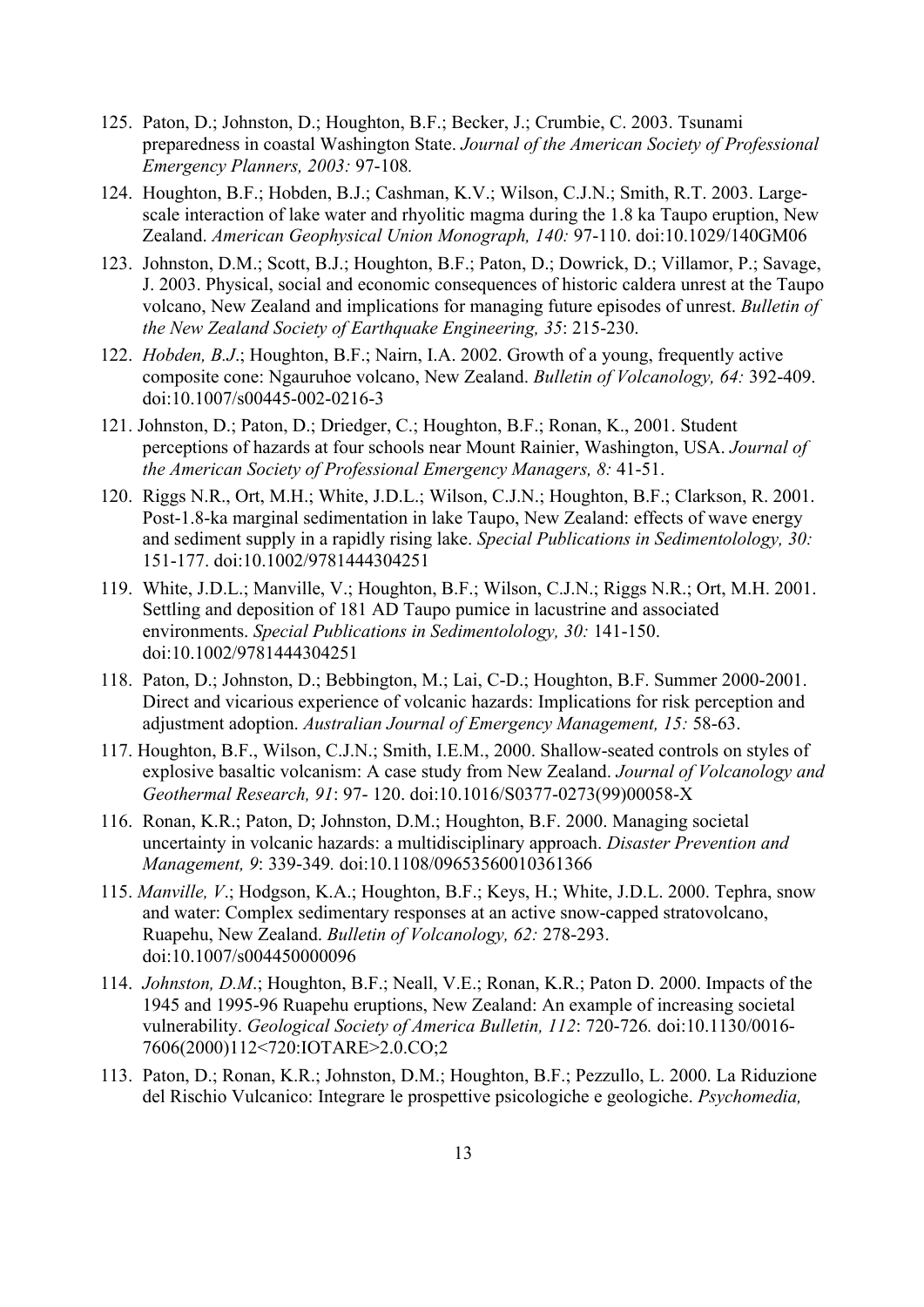*Mental Health and Communication ,* URL http://www.psychomedia.it/pm/grpind/social/paton-it.htm doi:10.1007/11157\_2016\_31

- 112. Ronan, K. R.; Paton, D.; Johnston, D. M.; Houghton, B.F. 1999. Hazards readiness and recovery: A multidisiplinary perspective. *In* Proceedings of the Community Awareness and Hazards Mitigation Learning Workshop Edited by the Office of National Science and Technology Program for Hazards Mitigation. Taipei: National Science Council, Republic of China.
- 111. *Manville, V*.; Houghton, B.F.; White, J.D.L.; Wilson, C.J.N. 1999. Palaeohydrology and sedimentology of a post-1.8 ka breakout flood from intracaldera Lake Taupo, North Island, New Zealand. *Geological Society of America Bulletin, 111:* 1435-1447*.* doi:10.1130/0016- 7606(1999)111<1435:PASOAP>2.3.CO;2
- 110. *Johnston, D.M*.; Paton, D.; Houghton, B. 1999. Volcanic Hazard Management: Promoting integration and communication. In: Ingleton, J. (ed.), *Natural Disaster Management,* Tutor Rose, Leicester, England, p. 243-245.
- 109. Houghton, B.F.; Wilson C.J.N.; Pyle, D.M. 1999. Pyroclastic fall deposits. in Sigurdsson, H.; Houghton, B.F.; McNutt, S.; Rhymer, H.; Stix, J. (eds) *Encyclopaedia of Volcanoes,*  555-570*.* Academic Press, San Diego.
- 108. *Johnston, D.M*.; Bebbington, M.; Lai, C-D; Houghton, B.F.; Paton, D. 1999. Volcanic hazard perceptions: comparitive shifts in knowledge and risk. *Disaster Prevention and Management, 8:* 118-126. doi:10.1108/09653569910266166
- 107. White, J.D.L.; Houghton, B.F. 1999. Surtseyan and related phreatomagmatic eruptions. in Sigurdsson, H.; Houghton, B.F.; McNutt, S.; Rhymer, H.; Stix, J. (eds) *Encyclopaedia of Volcanoes,* 495-512. Academic Press, San Diego.
- 106. Neall, V.E.; Houghton, B.F.; Cronin, S.J.; Donoghue, S.L.; Hodgson, K.A.; Johnston, D.J.; Lecointre, J.A.; Mitchell, A.R. 1999. Volcanic Hazards at Mount Ruapehu. Ministry of Emergency Management. *Volcanic Hazards Information Series, ,* 30 pp.
- 105. Wilson, C.J.N.; Houghton, B.F. 1999. Pyroclastic transport and deposition in Sigurdsson, H.; Houghton, B.F.; McNutt, S.; Rhymer, H.; Stix, J. (eds) *Encyclopaedia of Volcanoes*, 545-554. Academic Press, San Diego.
- 104. Paton, D.; Johnston, D.; Houghton, B.; Flin, R.; Ronan, K.; Scott, B. 1999. Managing natural hazard consequences: Information management and decision making. *Journal of the American Society of Professional Emergency Managers, 6:* 37-48.
- 103. Houghton, B.F.; Wilson, C.J.N.; R.T. Smith, R.T.; Gilbert, J.S. 2000. Phreatoplinian Eruptions. in Sigurdsson, H.; Houghton, B.F.; McNutt, S.; Rhymer, H.; Stix, J. (eds) *Encyclopaedia of Volcanoes*, 513-525. Academic Press, San Diego.
- 102. *Hobden, B.J*.; Houghton, B.F.; Davidson, J.P.; Weaver S.D. 1999. Small and short-lived magma batches at composite volcanoes: time windows at Tongariro volcano, New Zealand. *Journal of the Geological Society of London, 156:* 865-868*.* doi:10.1144/gsjgs.156.5.0865
- 101. Houghton, B.F.; Wilson, C.J.N.; Rosenberg, M.D.; Smith, I.E.M. 1999. Shallow-seated controls on styles of explosive basaltic volcanism: a case study from New Zealand. *Journal of Volcanology & Geothermal Research, 91:* 97-120*.* doi:10.1016/S0377-0273(99)00058-X
- 100. Paton, D.; Smith, L.; Johnston, D.; Houghton, B.F. 1998. Organisations and Volcanoes: Issues erupting in the organisational psychology of integrated emergency management.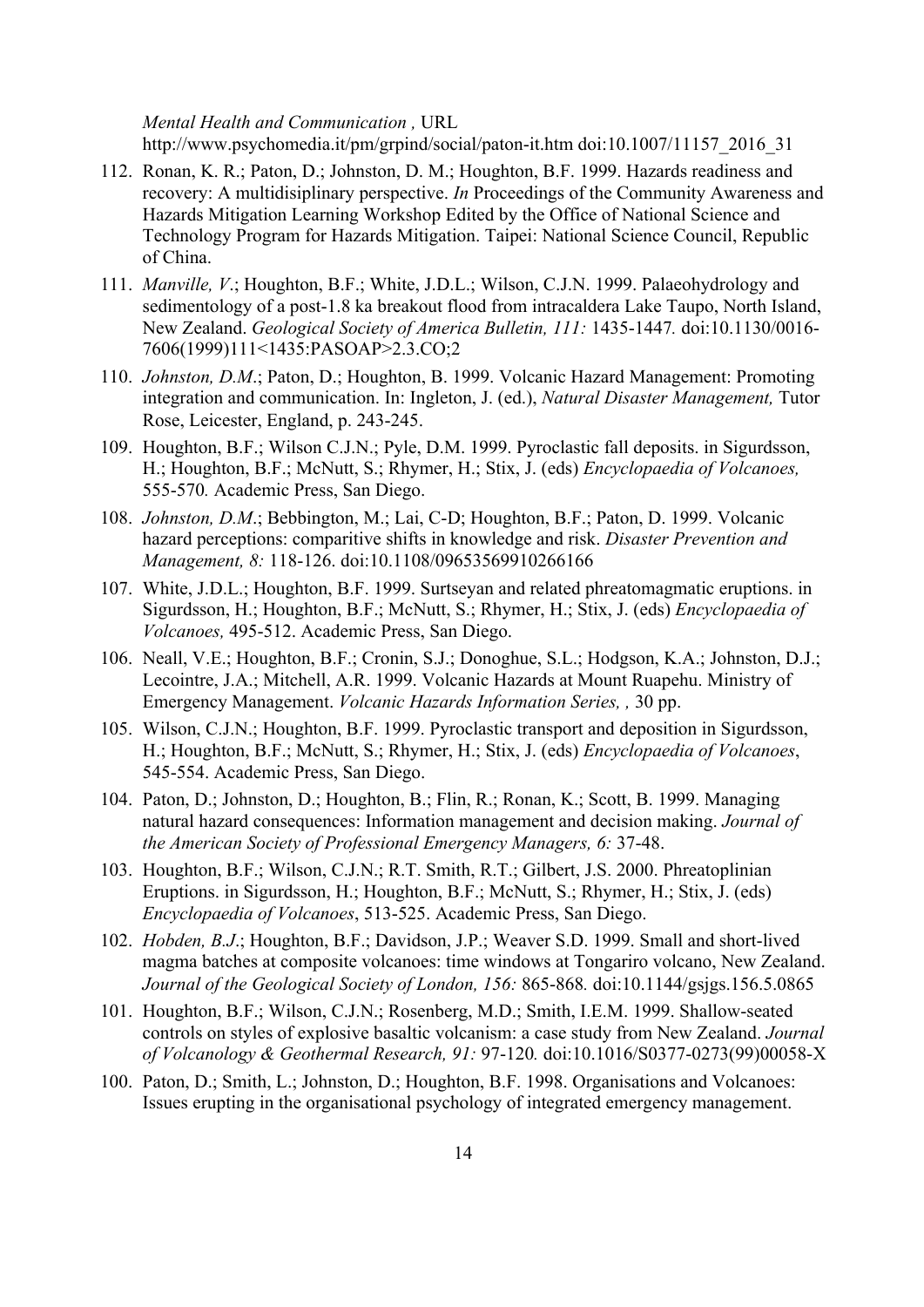Proceedings of the 1<sup>st</sup> International Work Psychology Conference, Sheffield, United Kingdom.

- 99. Houghton, B.F. 1998. New Zealand's volcanoes: Changing risk & constant hazard. *Natural Hazards in New Zealand*, Eds H.J. Campbell, G. Hicks, Te Papa Museum of New Zealand, Wellington.
- 98. Paton, D.; Johnston, D.; Houghton, B.F.; Smith, L. 1998. Managing the effects of a volcanic eruption: Psychological perspectives on integrated emergency management*. Journal of the American Society of Professional Emergency Planners, 5*: 59-69.
- 97. *Manville, V.;* White, J.D.L.; Houghton, B.F.; Wilson, C.J.N. 1998 The saturation behaviour of pumice and some sedimentological implications. *Sedimentary Geology, 119*: 5-16. doi:10.1016/S0037-0738(98)00057-8
- 96. Paton, D.; Johnston, D.; Houghton, B.F. 1998 Organisations and volcanoes: Issues erupting in the organisational psychology of integrated emergency management. *Proceedings of the International Work Psychology Conference 1998.*
- 95. *Thordarson, T*.; Wood, C. P.; Houghton B. F. 1998. Melt concentration of sulfur in products from the 1995-1996 Ruapehu eruptions, New Zealand. *Water Rock Interaction*. Arehart, G.B.; Hulston, J.R. (eds) Balkema, Rotherdam pp 499-503.
- 94. Paton, D.; Johnston, D.; Houghton, B.F. 1998. Organisational response to a volcanic eruption. *Disaster Prevention & Management, 7*: 5-13. doi:10.1108/09653569810206226
- 93. Houghton, B.F.; Wilson, C.J.N. 1998. Fire and water: The physical roles of water in caldera eruptions at Taupo and Okataina volcanic centres. *Water Rock Interaction*. Arehart, G.B.; Hulston, J.R. (eds) Balkema, Rotherdam pp 25-30.
- 92. *Carroll, L.D*.; Gamble, J.A.; Houghton, B.F.; Thordarson, T.; Hogg, A.G.; Higham T.F.G. 1997. A radiocarbon age determination for Mount Edgecumbe volcano, Bay of Plenty, New Zealand. *New Zealand Journal of Geology & Geophysics, 40:* 559-562. doi:10.1080/00288306.1997.9514784
- 91. White, J.D.; Houghton, B.F.; Hodgson, K.; Wilson C.J.N. 1997. Delayed sedimentary response to the A. D. 1886 eruptions of Tarawera, New Zealand. *Geology, 25*: 459-462. doi:10.1130/0091-7613(1997)025<0459:DSRTTA>2.3.CO;2
- 90. Tanaka, H.; Kawamura, K.; Nagao, K.; Houghton, B.F. 1997. K-Ar ages and paleosecular variation of direction and intensity from Quaternary lava sequences in the Ruapehu volcano, New Zealand. *Journal of Geomagnetism and Geoelectricity, 48:* 587-599*.* doi:10.5636/jgg.49.587
- 89. Fierstein, J.; Houghton, B.F.; Wilson , C.J.N.; Hildreth, W. 1997. Complexities of plinian fall deposition at vent: an example from the 1912 Novarupta eruption (Alaska). *Journal of Volcanology & Geothermal Research, 76:* 215-227*.* doi:10.1016/S0377-0273(96)00081-9
- 88 *Johnston, D.M*.; Cole, J.W.; Houghton, B.F. 1997. Physical volcanology of Miocene basaltic pyroclastic deposits at Pigeon Bay: remnants of flank scoria cones of Akaroa volcano, Banks Peninsula, New Zealand. *New Zealand Journal of Geology & Geophysics, 40:* 109-115. doi:10.1080/00288306.1997.9514744
- 87 *Barclay, J*.; Carroll, M.R.; Houghton, B.F.; Wilson, C.J.N. 1996. Pre-eruptive volatile content and degassing history of an evolving peralkaline volcano. *Journal of Volcanology & Geothermal Research, 74:* 75-87*.* doi:10.1016/S0377-0273(96)00058-3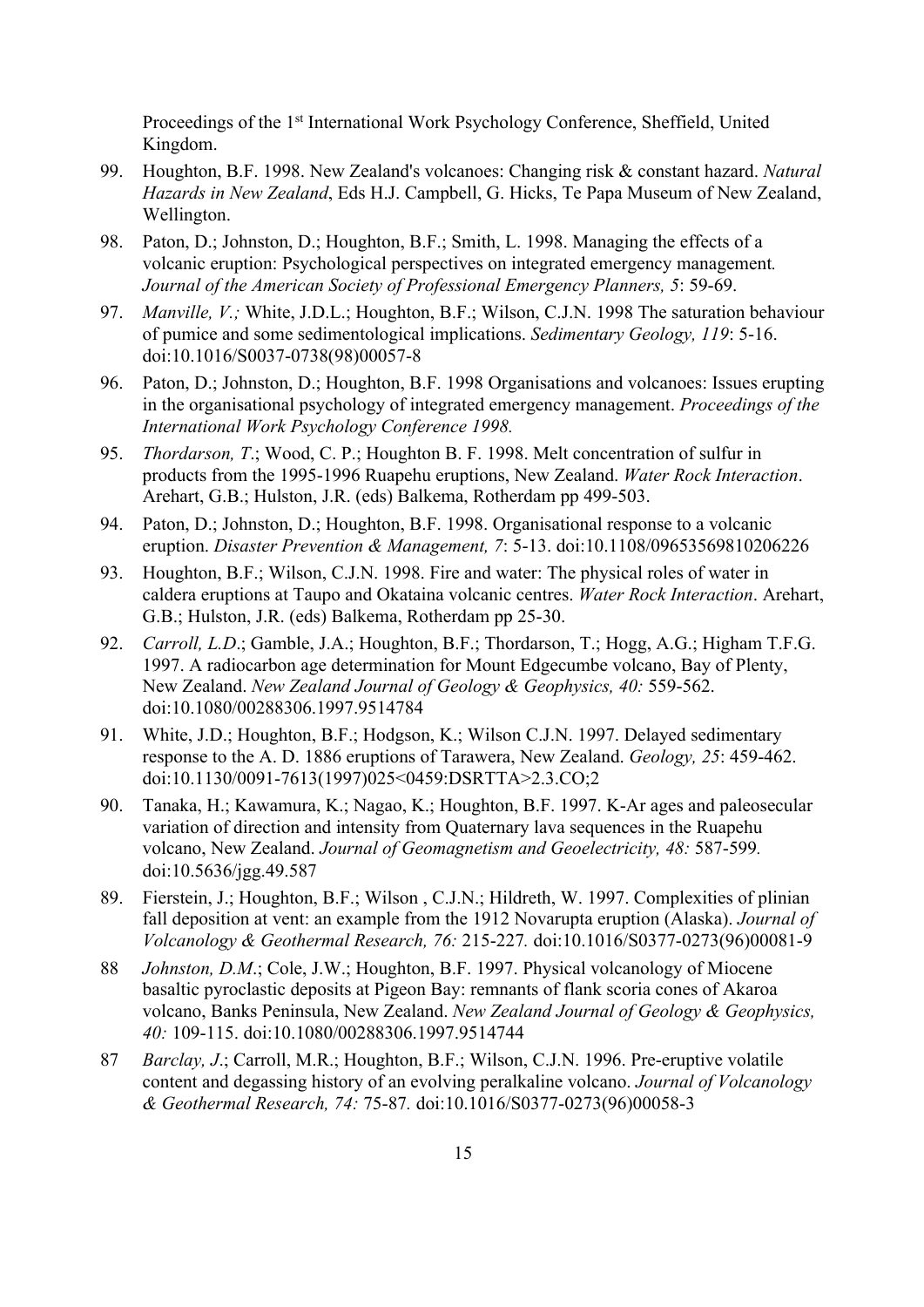- 86 Houghton, B.F.; Neall V.E.; Johnston D 1996. Eruption: Mount Ruapehu awakes. *Viking Press, Auckland* 48 pp.
- 85 Briggs, R.M.; Hall, G.J.; Harmsworth, G.R., Hollis, A.G.; Houghton, B.F.; Hughes, G.R.; Morgan, M.D.; Whitbread-Edwards, A.R. 1996. Geology of the Tauranga area. Sheet U14 1:50 000. *Department of Earth Sciences, University of Waikato, Occasional Report 22*. 55 pp.
- 84 Houghton, B.F.; Wilson, C.J.N.; Rosenberg, M.D.; Smith, I.E.M.; Parker, R.J. 1996. Mixed deposits of complex magmatic and phreatomagmatic volcanism; an example from Crater Hill, Auckland, New Zealand. *Bulletin of Volcanology, 58:* 59-66. doi:10.1007/s004450050126
- 83 *Hobden, B.;* Houghton, B.F.; Lanphere, M.A.; Nairn, I.A. 1996. Growth of the Tongariro volcanic complex; new evidence from K/Ar age determinations. *New Zealand Journal of Geology & Geophysics, 39:* 151-154. doi:10.1080/00288306.1996.9514701
- 82 Tanaka, H.; Turner, G.M.; Houghton, B.F.; Tachibana, T.; Kono, M.: McWilliams, M.O. 1996. Palaeomagnetism and chronology of the central Taupo Volcanic Zone, New Zealand. *Geophysical Journal International, 124:* 919-934*.* doi:10.1111/j.1365- 246X.1996.tb05645.x
- 81 Houghton, B.F.; Wilson, C.J.N. 1995. Volcanic and structural evolution of central Taupo Volcanic Zone, New Zealand. Proceedings, PACRIM Conference, Auckland, New Zealand.
- 80 Wilson, C.J.N.; Houghton, B.F.; Pillans, B.J.; Weaver, S.D. 1995. Taupo Volcanic Zone calc-alkaline tephras on the peralkaline Mayor Island volcano, New Zealand: Identification and uses as marker horizons. *Journal of Volcanology & Geothermal Research, 69:* 303- 311*.* doi:10.1016/0377-0273(95)00039-9
- 79 Wilson, C.J.N.; Houghton, B.F.; Kamp, P.J.J.; McWilliams, M.O. 1995. An exceptionally widespread ignimbrite with implications for pyroclastic flow emplacement. *Nature, 378*: 605-607*.* doi:10.1038/378605a0
- 78 *Smith, R.T*.; Houghton, B.F. 1995. Vent migration and changing eruptive style during the 1800a Taupo eruption: New evidence from the Hatepe and Rotongaio ashes. *Bulletin of Volcanology, 57*: 432-439. doi:10.1007/BF00300987
- 77 *Johnston, D.;* Houghton, B.F. 1995. Secondary school children's perceptions of natural hazards in the central North Island, New Zealand. *N.Z. Journal of Geography, 99*: 18-26. doi:10.1111/j.0028-8292.1995.tb00357.x
- 76 *Smith, R.T.;* Houghton, B.F. 1995. Delayed deposition of Plinian pumice during phreatoplinian volcanism: the 1800-yr-BP Taupo eruption, New Zealand. *Journal of Volcanology & Geothermal Research, 67:* 221-226. doi:10.1016/0377-0273(95)00004-E
- 75 Wilson, C.J.N.; Houghton, B.F.; McWilliams, M.O.; Lanphere, M.A.; Weaver, S.D.; Briggs, R.M. 1995. Volcanic and structural evolution of Taupo Volcanic Zone, New Zealand: a review. *Journal of Volcanology & Geothermal Research, 68:* 1-28*.* doi:10.1016/0377-0273(95)00006-G
- 74 Houghton, B.F.; Wilson, C.J.N.; Weaver, S.D.; Lanphere, M.A. 1995. Volcanic hazards at Mayor Island volcano. *New Zealand Ministry of Civil Defence Volcanic Hazards Information Series 6.* 23 pp.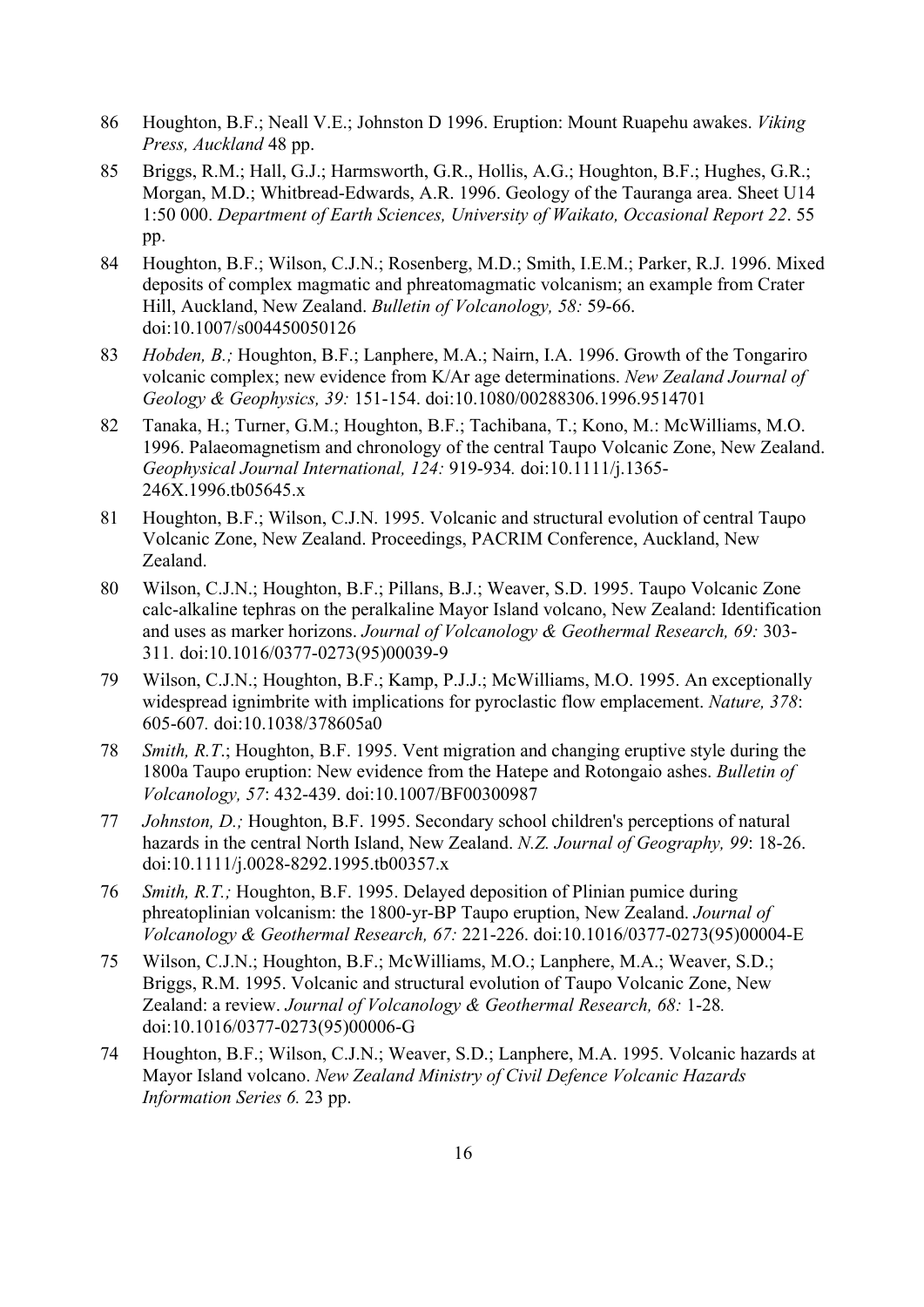- 73 Houghton, B.F.; Wilson, C.J.N.; McWilliams, M.O.; Lanphere, M.A.; Weaver, S.D.; Briggs, R.M.; Pringle, M.S. 1995. Chronology and dynamics of a large silicic magmatic system: Central Taupo Volcanic Zone, New Zealand. *Geology, 23:* 13-16. doi:10.1130/0091-7613(1995)023<0013:CADOAL>2.3.CO;2
- 72 Scott B.J., Houghton, B.F., Wilson, C.J.N. 1995. Volcanic surveillance in New Zealand. *Tephra, 14:* 12-17.
- 71 *Johnston, D.M*.; Houghton, B.F. 1995. Living with Volcanoes. *Tephra, 14:* 22-28.
- 70 Wilson, C.J.N.; Houghton, B.F., Scott B.J. 1995. Volcanoes of New Zealand. *Tephra, 14:* 2-11.
- 69 Wilson*,* C.J.N.; Houghton, B.F.; Scott, B.J. 1994. Volcanic hazards in New Zealand. in Hull, A.G.; Coory, R. (eds) Proceedings of the Natural Hazard Management Workshop, 8-9 November, 1994. *Institute of Geological & Nuclear Sciences Information Series, 31*: 79- 82.
- 68 *Brown S.J.A.; Smith R.T.;* Cole, J.W.; Houghton, B.F. 1994. Compositional and textural characteristics of the Strombolian and Surtseyan K-Trig Basalts, Taupo Volcanic Centre, New Zealand: Implications for eruption dynamics. *New Zealand Journal of Geology & Geophysics, 37:* 113-126*.* doi:10.1080/00288306.1994.9514604
- 67 Briggs, R.M.; Gifford, M.G.; Moyle, A.R.; Taylor, S.R.; Norman, M.D.; Houghton, B.F.; Wilson, C.J.N. 1993. Geochemical zoning and eruptive mixing in ignimbrites from Mangakino volcano, Taupo Volcanic Zone, New Zealand. *Journal of Volcanology and Geothermal Research, 56*: 175-203. doi:10.1016/0377-0273(93)90016-K
- 66 *Brooker, M.F*.; Houghton, B.F.; Wilson, C.J.N.; Gamble, J.A. 1993. Pyroclastic phases of a rhyolitic dome-building eruption: Puketerata tuff ring, Taupo Volcanic Zone, New Zealand. *Bulletin of Volcanology, 55*: 395-406. doi:10.1007/BF00301999
- 65 Houghton, B.F.; Smith, R.T. 1993. Recycling of magmatic clasts during explosive eruptions: estimating the true juvenile content of phreatomagmatic volcanic deposits. *Bulletin of Volcanology, 55*: 414-420. doi:10.1007/BF00302001
- 64 Wilson, C.J.N.; Houghton, B.F. 1993. The Taupo eruption. Institute of Geological and Nuclear Sciences Information Series 1, 6p.
- 63 Wilson, C.J.N.; Houghton, B.F. 1993. Taupo: the volcano. Institute of Geological and Nuclear Sciences Information Series 1, 6p.
- 62 Wilson, C.J.N.; Houghton B.F. 1993. Pyroclastic fall deposits. In: *Explosive Volcanism: Processes and Products* (J. McPhie, compiler), pp. 6.1-6.17. IAVCEI Commission on Explosive Volcanism Short Course, Canberra, Australia, 23-24 September 1993.
- 61 Houghton, B.F. 1993. Wet Explosive eruptions. In: *Explosive Volcanism: Processes and Products* (J. McPhie, compiler), pp. 3.1-3.8. IAVCEI Commission on Explosive Volcanism Short Course, Canberra, Australia, 23-24 September 1993.
- 60 Houghton, B.F. 1993. Dry Explosive eruptions. In: *Explosive Volcanism: Processes and Products* (J. McPhie, compiler), pp. 2.1-2.6. IAVCEI Commission on Explosive Volcanism Short Course, Canberra, Australia, 23-24 September 1993.
- 59 Houghton, B.F.; Weaver, S.D.; Wilson, C.J.N.; Lanphere, M.A. 1992. Evolution of a Quaternary peralkaline volcano: Mayor Island, New Zealand. *Journal of Volcanology and Geothermal Research, 51*: 217-236. doi:10.1016/0377-0273(92)90124-V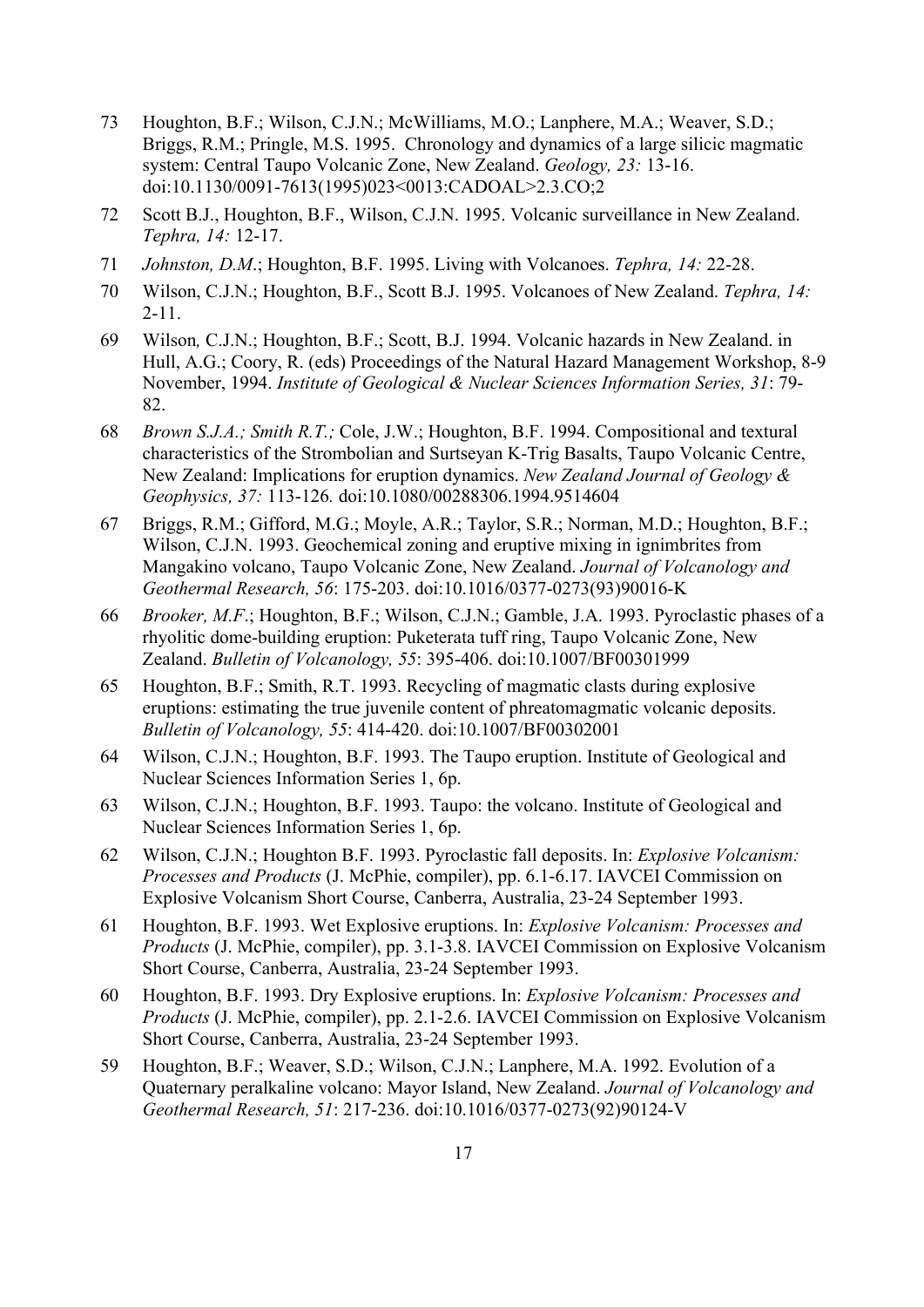- 58 Nairn, I.A.; Houghton, B.F.; Cole, J.W. 1992. Volcanic Hazards at White Island. Ministry of Civil Defence. *Volcanic Hazards Information Series No. 3.*
- 57 Pringle, M.S.; McWilliams, M.O.; Houghton, B.F.; Lanphere, M.A.; Wilson, C.J.N. 1992. 40Ar/39Ar dating of Quaternary feldspar: Examples from the Taupo Volcanic Zone, New Zealand. *Geology, 20*: 531-534. doi:10.1130/0091- 7613(1992)020<0531:AADOQF>2.3.CO;2
- 56 Wilson, C.J.N.; Houghton, B.F.; Lanphere, M.A.; Weaver, S.D. 1992. A new radiometric age estimate for the Rotoehu Ash from Mayor Island volcano, New Zealand. *New Zealand Journal of Geology and Geophysics, 35*: 371-374. doi:10.1080/00288306.1992.9514530
- 55 Houghton, B.F.; Nairn, I.A. 1991. The 1976-82 Strombolian and phreatomagmatic eruptions of White Island, New Zealand: eruptive and depositional mechanisms at a 'wet' volcano. *Bulletin of Volcanology 54*: 25-49. doi:10.1007/BF00278204
- 54 Houghton, B.F.; Lloyd, E.F.; Wilson, C.J.N.; Lanphere, M.A. 1991. K/Ar ages from the Western Dome Belt and associated rhyolitic lavas in the Maroa-Taupo area, Taupo Volcanic Zone, New Zealand. *New Zealand Journal of Geology & Geophysics, 34*: 99-101. doi:10.1080/00288306.1991.9514444
- 53 Houghton, B.F.; Wilson, C.J.N.; Smith, I.E.M.; Parker R.J. 1991. A mixed deposit of simultaneously erupting fissure vents: Crater Hill, Auckland, New Zealand. *New Zealand Geological Survey Record, 43*: 45-50.
- 52 Houghton, B.F.; Hayward, B.W.; Cole, J.W.; Hobden, B.; Johnston D.M. 1991. Inventory of Quaternary volcanic centres and features of the Taupo Volcanic Zone (with additional entries for Mayor Island and the Kermadec Islands. *Geological Society of New Zealand Miscellaneous Publication, 5,* 156 pp.
- 51 Gamble, J.A.; Smith, I.E.M., Graham, I.J.; Kokelaar, B.P.; Cole, J.W.; Houghton, B.F.; Wilson, C.J.N. 1990. The petrology, phase relations and tectonic setting of basalts from the Taupo Volcanic Zone, New Zealand and the Kermadec Island Arc-Havre Trough, S.W. Pacific. *Journal of Volcanology and Geothermal Research, 43*: 253-270. doi:10.1016/0377-0273(90)90055-K
- 50 Weaver, S.D.; Gibson, I.L.; Houghton, B.F.; Wilson, C.J.N. 1990. Mobility of rate earth and other elements during crystallization of peralkaline silicic lavas. *Journal of Volcanology and Geothermal Research, 43*: 37-70. doi:10.1016/0377-0273(90)90044-G
- 49 Wilson, C.J.N.; Houghton, B.F. 1990. Eruptive mechanisms in the Minoan eruption: evidence from pumice vesicularity. In: *Thera and the Aegean World III*, Volume 2 (Earth Sciences) (Hardy, D.A.; Keller, J.;Galanopoulos, V.P.; Flemming, N.C.; Druitt, T.H. eds), pp. 122-128. London: The Thera Foundation.
- 48 Giggenbach, W.F.; Hedenquist, J.W.; Houghton, B.F.; Otway, P.M.; Allis, R.G. 1989. Research drilling into the volcanic hydrothermal system on White Island, New Zealand. *EOS Transactions, American Geophysical Union, 70*: 98-108. doi:10.1029/89EO00057
- 47 *Hackett, W.R.;* Houghton, B.F. 1989. A facies model for a Quaternary andesitic composite volcano: Ruapehu, New Zealand. *Bulletin of Volcanology, 51*: 51-68. doi:10.1007/BF01086761
- 46 Hedenquist, J.W.; Houghton, B.F. 1989. Seafloor hydrothermal vents and metal enrichment near White Island. *New Zealand Geochemical Group Newsletter, 83*: 22.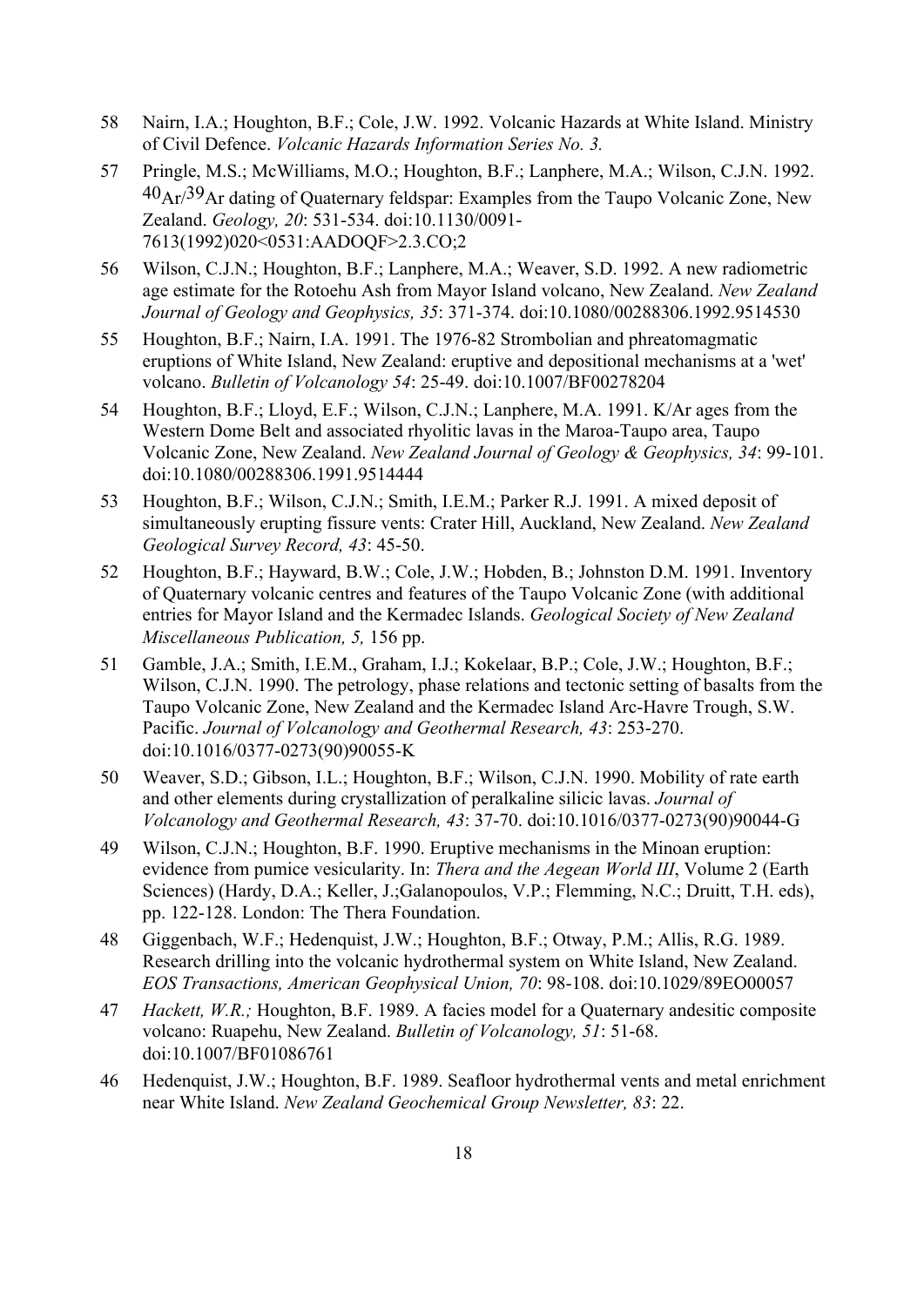- 45 Houghton, B.F.; Nairn, I.A. 1989. The 1976-82 eruption sequence at White Island volcano (Whakaari), Bay of Plenty, New Zealand. *New Zealand Geological Survey Bulletin, 103*: 138 pp.
- 44 Houghton, B.F.; Cuthbertson, A.S. 1989. Sheet T14BD: Kaimai. *Geological Map of New Zealand 1:50 000;* 1 map and booklet (35 p). New Zealand Geological Survey, Lower Hutt.
- 43 Houghton, B.F.; Schmincke, H.-U. 1989: Rothenberg scoria cone, East Eifel: A complex Strombolian and phreatomagmatic volcano. *Bulletin of Volcanology, 52*: 28-48. doi:10.1007/BF00641385
- 42 Houghton, B.F.; Wilson, C.J.N. 1989. A vesicularity index for pyroclastic deposits. *Bulletin of Volcanology, 51*: 451-462. doi:10.1007/BF01078811
- 41 Houghton, B.F.; Nairn, I.A.; Black, B.J. 1989. The phreatomagmatic and strombolian eruption events at White Island volcano 1976-82: Eruption narrative. *New Zealand Geological Survey Bulletin, 103*: 13-23.
- 40 Houghton, B.F.; Nairn, I.A.; Scott, B.J. 1989. Phreatomagmatic and strombolian eruptive activity at White Island volcano 1976-82: Deposits and depositional mechanisms. *New Zealand Geological Survey Bulletin, 103*: 35-56.
- 39 Houghton, B.F.; Nairn, I.A. 1989. A model for the 1976-82 phreatomagmatic and strombolian eruption sequence at White Island volcano, New Zealand. *New Zealand Geological Survey Bulletin, 103*: 127-136.
- 38 Houghton, B.F.; Landis, C.A. 1989. Sedimentation and volcanism in a Permian arc-related basin, southern New Zealand. *Bulletin of Volcanology, 51:* 433-450. doi:10.1007/BF01078810
- 37 Houghton, B.F.; Lloyd, E.F.; Keam, R.F.; Johnston, D.M. 1989. Inventory of New Zealand geothermal fields and features. *Geological Society of New Zealand Miscellaneous Publication 4,* 54 pp.
- 36 Nairn, I.A.; Houghton, B.F. 1989. Formation of collapse craters and morphological changes in the main crater of White Island volcano during the 1976-82 eruption sequence. *New Zealand Geological Survey Bulletin, 103*: 25-34.
- 35 Sarano, F.; Murphy, R.C.; Houghton, B.F.; Hedenquist, J.W. 1989. Preliminary observations of submarine geothermal activity in the vicinity of White Island volcano, Taupo Volcanic Zone, New Zealand. *Journal of the Royal Society of New Zealand. 19*: 449-459. doi:10.1080/03036758.1989.10421847
- 34 Houghton, B.F.; Wilson, C.J.N.; Hassan, M. 1988. Density measurements for pyroclasts and pyroclastic rocks. *New Zealand Geological Survey Record, 35*: 73-76.
- 33 Houghton, B.F. 1988. Ignimbrite stratigraphy of the Whakamarama Plateau, southern Kaimai Ranges, New Zealand. *New Zealand Geological Survey Record, 35*: 117-121.
- 32 Houghton, B.F.; Latter, J.H.; Froggatt, P.C. 1988. Volcanic Hazard in New Zealand: identifying the problem and practical measures to mitigate the risk. *Geological Society of New Zealand Miscellaneous Publication 41D*, 54 pp.
- 31 Houghton, B.F.; Latter, J.H.; Hackett, W.R. 1987. Volcanic hazard assessment for Ruapehu composite volcano, Taupo Volcanic Zone, New Zealand. *Bulletin of Volcanology, 49*: 737- 751. doi:10.1007/BF01079825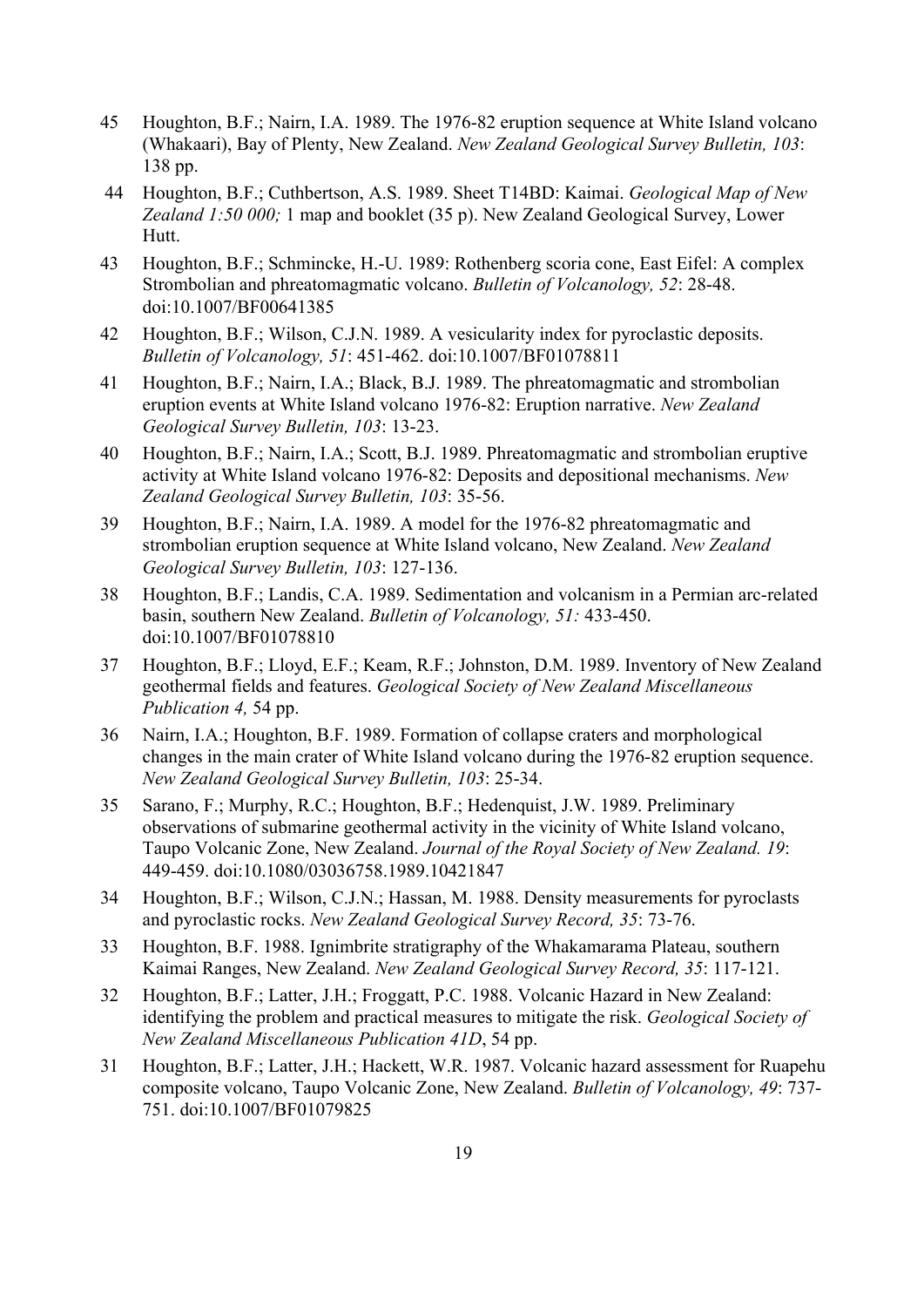- 30 Houghton, B.F.; Wilson, C.J.N.; Lloyd, E.F.; Gamble, J.A.; Kokelaar, B.P. 1987. A catalogue of basaltic deposits within the central Taupo Volcanic Zone. *New Zealand Geological Survey Record, 18*: 95-101.
- 29 Houghton, B.F.; Wilson, C.J.N.; Stern, T.A. 1987. Ignimbrite stratigraphy of a 457 m deep drillhole near Tokoroa. *New Zealand Geological Survey Record, 20*: 51-55.
- 28 Houghton, B.F.; Wilson, C.J.N.; Weaver, S.D. 1987. The Opo Bay tuff cone, Mayor Island: Interaction between rising gas-poor pantelleritic magma and external water. *New Zealand Geological Survey Record, 18*: 79-85.
- 27 Houghton, B.F. 1987. Lithostratigraphy of Coromandel Group strata in the Kaimai Range. *New Zealand Geological Survey Record, 20*: 111-118.
- 26 Houghton, B.F.; Gifford, M.; Wilson, C.J.N.; Briggs, R.M. 1987. Ignimbrite structure of the Tokoroa-Kinleith area, western Central Volcanic Region. *New Zealand Geological Survey Record, 20*: 57-62.
- 25 Houghton, B.F. 1987. The MacKinnon Peak Intrusives: A hornblende-anorthite-salite basaltic dike swarm from the Takitimu Mountains. *New Zealand Geological Survey Record, 20*: 95-103.
- 24 Cole, J.W.; Graham, I.J.; Hackett, W.R.; Houghton, B.F. 1986. Volcanology and petrology of the Quaternary composite volcanoes of Tongariro Volcanic Centre, Taupo Volcanic Zone. *Royal Society of New Zealand Bulletin, 23:* 224-250.
- 23 *Hackett, W.R*.; Houghton, B.F. 1986. C4: Active composite volcanoes of Taupo Volcanic Zone. *New Zealand Geological Survey Record, 11*: 64-114.
- 22 Houghton, B.F.; Wilson, C.J.N. 1986. A1: Explosive rhyolitic volcanism: the case studies of Mayor Island and Taupo volcanoes. *New Zealand Geological Survey Record 12*: 33-100.
- 21 Houghton, B.F. 1986. The calcalkaline White Hill Intrusive Suite, central Takitimu Mountains, western Southland, New Zealand. *New Zealand Journal of Geology and Geophysics, 29:* 153-164. doi:10.1080/00288306.1986.10427532
- 20 Houghton, B.F.; Schmincke, H.-U. 1986. Mixed deposits of simultaneous strombolian and phreatomagmatic volcanism: Rothenberg volcano, East Eifel Volcanic Field. *Journal of Volcanology and Geothermal Research, 30*: 117-130. doi:10.1016/0377-0273(86)90069-7
- 19 Wilson, C.J.N.; Houghton, B.F.; Lloyd, E.F. 1986. Volcanic history and evolution of the Maroa-Taupo area, central North Island. *Royal Society of New Zealand Bulletin, 23*: 194- 223.
- 18 Houghton, B.F.; Wilson, C.J.N.; Smith, I.E.M.; Parker, R.J. 1986. Crater Hill: Guide to excursion B, IAVCEI International Volcanological Congress, New Zealand. *International Volcanological Congress Handbook*, 69-83 pp.
- 17 Nairn, I.A.; Cole, J.W.; Houghton, B.F.; Wilson, C.J.N. 1986. The Tarawera 1886 eruption: Guide to excursion B, IAVCEI International Volcanological Congress, New Zealand. *International Volcanological Congress Handbook*, 111-119 pp.
- 16 Houghton, B.F.; Wilson, C.J.N; Weaver, S.D. 1985. The Ruru Pass tephra, a peralkaline welded airfall tuff from Mayor Island. *New Zealand Geological Survey Record, 8*: 30-36.
- 15 Houghton, B.F.; Wilson, C.J.N.; Weaver, S.D. 1985. Fused tree moulds in an unwelded airfall deposit, Mayor Island, New Zealand. *New Zealand Geological Survey Record, 8*: 37- 41.